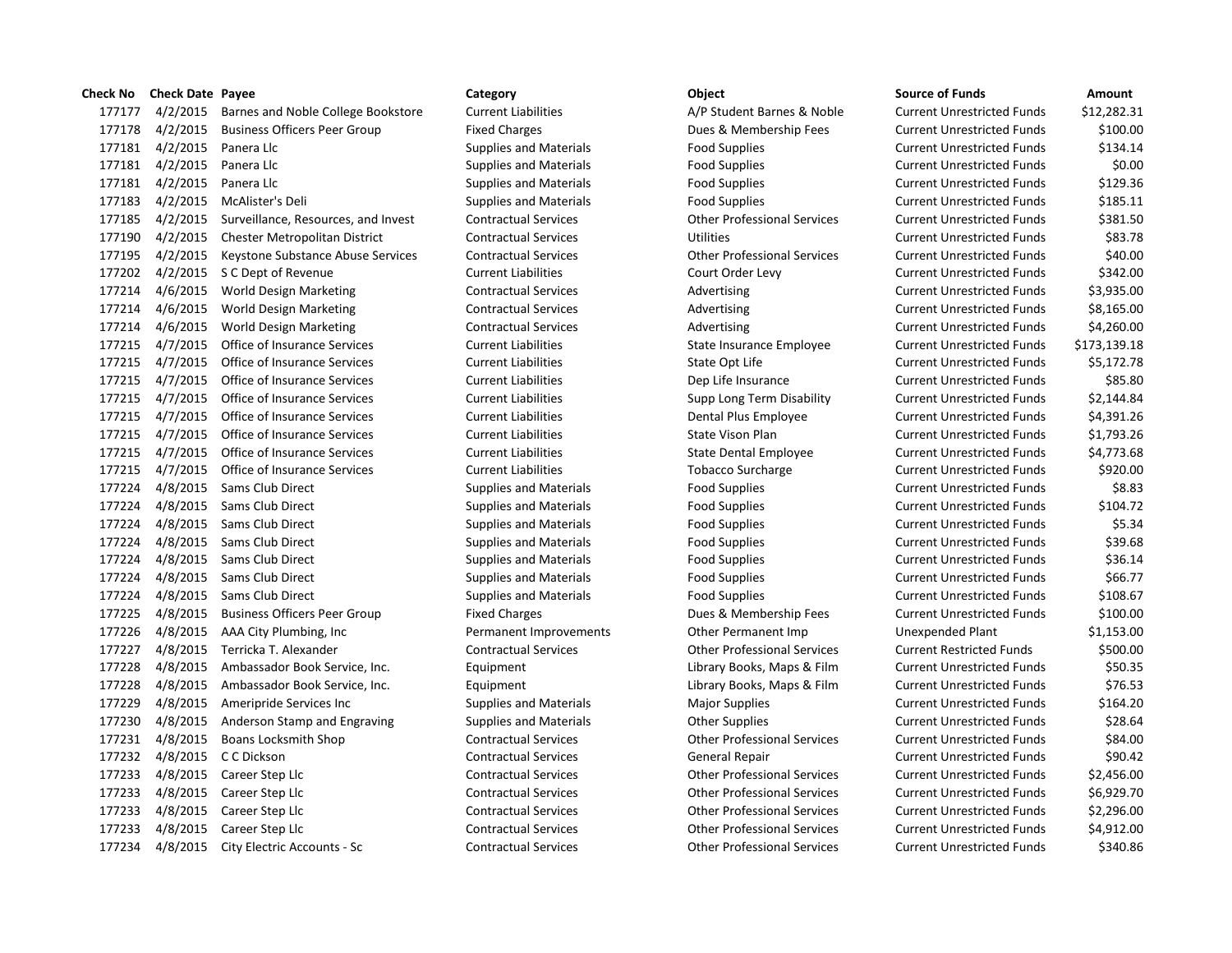| спеск ічо | Check Date Payee |                                      | category                      | opject                             | Source of Funds                   | Amount      |
|-----------|------------------|--------------------------------------|-------------------------------|------------------------------------|-----------------------------------|-------------|
| 177234    |                  | 4/8/2015 City Electric Accounts - Sc | <b>Contractual Services</b>   | General Repair                     | <b>Current Unrestricted Funds</b> | \$134.49    |
| 177235    | 4/8/2015         | City of Rock Hill                    | <b>Supplies and Materials</b> | Fuel                               | <b>Current Unrestricted Funds</b> | \$439.47    |
| 177235    | 4/8/2015         | City of Rock Hill                    | <b>Supplies and Materials</b> | Fuel                               | <b>Current Unrestricted Funds</b> | \$491.95    |
| 177236    | 4/8/2015         | Dade Paper and Bag Co                | <b>Supplies and Materials</b> | Janitorial Supplies                | <b>Current Unrestricted Funds</b> | \$92.61     |
| 177236    | 4/8/2015         | Dade Paper and Bag Co                | <b>Supplies and Materials</b> | Janitorial Supplies                | <b>Current Unrestricted Funds</b> | \$113.22    |
| 177236    | 4/8/2015         | Dade Paper and Bag Co                | <b>Supplies and Materials</b> | Janitorial Supplies                | <b>Current Unrestricted Funds</b> | \$3,508.88  |
| 177237    | 4/8/2015         | Dell Computer Corporation            | <b>Supplies and Materials</b> | <b>Major Supplies</b>              | <b>Current Unrestricted Funds</b> | \$16.93     |
| 177237    | 4/8/2015         | Dell Computer Corporation            | <b>Supplies and Materials</b> | <b>Major Supplies</b>              | <b>Current Unrestricted Funds</b> | \$23.09     |
| 177237    | 4/8/2015         | Dell Computer Corporation            | <b>Supplies and Materials</b> | <b>Major Supplies</b>              | <b>Current Unrestricted Funds</b> | \$46.19     |
| 177237    | 4/8/2015         | Dell Computer Corporation            | <b>Supplies and Materials</b> | <b>Major Supplies</b>              | <b>Current Unrestricted Funds</b> | \$358.78    |
| 177237    | 4/8/2015         | Dell Computer Corporation            | <b>Supplies and Materials</b> | <b>Other Supplies</b>              | <b>Current Restricted Funds</b>   | \$1,707.15  |
| 177237    | 4/8/2015         | Dell Computer Corporation            | <b>Supplies and Materials</b> | <b>Other Supplies</b>              | <b>Current Restricted Funds</b>   | \$225.15    |
| 177237    | 4/8/2015         | Dell Computer Corporation            | <b>Supplies and Materials</b> | <b>Other Supplies</b>              | <b>Current Restricted Funds</b>   | \$40.62     |
| 177238    | 4/8/2015         | Education to Go                      | <b>Contractual Services</b>   | <b>Other Professional Services</b> | <b>Current Unrestricted Funds</b> | \$13.50     |
| 177238    | 4/8/2015         | Education to Go                      | <b>Contractual Services</b>   | <b>Other Professional Services</b> | <b>Current Unrestricted Funds</b> | \$455.00    |
| 177238    | 4/8/2015         | Education to Go                      | <b>Contractual Services</b>   | <b>Other Professional Services</b> | <b>Current Unrestricted Funds</b> | \$4.50      |
| 177238    | 4/8/2015         | Education to Go                      | <b>Contractual Services</b>   | <b>Other Professional Services</b> | <b>Current Unrestricted Funds</b> | $($ \$65.00 |
| 177238    | 4/8/2015         | <b>Education to Go</b>               | <b>Contractual Services</b>   | <b>Other Professional Services</b> | <b>Current Unrestricted Funds</b> | (\$29.95    |
| 177239    | 4/8/2015         | Fadels, Inc.                         | <b>Supplies and Materials</b> | <b>Education Supplies</b>          | <b>Current Unrestricted Funds</b> | \$4,299.00  |
| 177239    | 4/8/2015         | Fadels, Inc                          | <b>Supplies and Materials</b> | <b>Education Supplies</b>          | <b>Current Unrestricted Funds</b> | \$1.94      |
| 177240    | 4/8/2015         | Fastenal                             | <b>Supplies and Materials</b> | <b>Education Supplies</b>          | <b>Current Restricted Funds</b>   | \$668.00    |
| 177241    | 4/8/2015         | Fortune Academy Inc                  | <b>Contractual Services</b>   | <b>Other Professional Services</b> | <b>Current Unrestricted Funds</b> | \$3,789.50  |
| 177242    | 4/8/2015         | Graybar Electric Co                  | <b>Contractual Services</b>   | General Repair                     | <b>Current Unrestricted Funds</b> | \$21.66     |
| 177242    | 4/8/2015         | Graybar Electric Co                  | <b>Contractual Services</b>   | General Repair                     | <b>Current Unrestricted Funds</b> | \$16.18     |
| 177243    | 4/8/2015         | Greens Commercial Cleaning, Inc.     | <b>Contractual Services</b>   | <b>Other Contractual Services</b>  | <b>Current Unrestricted Funds</b> | \$600.00    |
| 177244    | 4/8/2015         | Honey Baked Ham Company              | <b>Supplies and Materials</b> | <b>Food Supplies</b>               | <b>Current Unrestricted Funds</b> | \$260.32    |
| 177244    | 4/8/2015         | Honey Baked Ham Company              | <b>Supplies and Materials</b> | <b>Food Supplies</b>               | <b>Current Unrestricted Funds</b> | \$131.62    |
| 177244    | 4/8/2015         | Honey Baked Ham Company              | <b>Supplies and Materials</b> | <b>Food Supplies</b>               | <b>Current Unrestricted Funds</b> | \$175.50    |
| 177244    | 4/8/2015         | Honey Baked Ham Company              | <b>Supplies and Materials</b> | <b>Food Supplies</b>               | <b>Current Unrestricted Funds</b> | \$131.62    |
| 177244    | 4/8/2015         | Honey Baked Ham Company              | <b>Supplies and Materials</b> | <b>Food Supplies</b>               | <b>Current Unrestricted Funds</b> | \$132.30    |
| 177244    | 4/8/2015         | Honey Baked Ham Company              | <b>Supplies and Materials</b> | <b>Food Supplies</b>               | <b>Current Unrestricted Funds</b> | \$1,568.25  |
| 177245    | 4/8/2015         | Howard's Automotive, Llc             | <b>Contractual Services</b>   | General Repair                     | <b>Current Unrestricted Funds</b> | \$201.38    |
| 177245    | 4/8/2015         | Howard's Automotive, Llc             | <b>Contractual Services</b>   | General Repair                     | <b>Current Unrestricted Funds</b> | \$1,289.50  |
| 177245    | 4/8/2015         | Howard's Automotive, Llc             | <b>Contractual Services</b>   | General Repair                     | <b>Current Unrestricted Funds</b> | \$579.13    |
| 177246    | 4/8/2015         | Interstate Towing and Recovery       | <b>Contractual Services</b>   | <b>Other Professional Services</b> | <b>Current Unrestricted Funds</b> | \$65.00     |
| 177247    | 4/8/2015         | Jacksons Kitchen                     | <b>Supplies and Materials</b> | <b>Food Supplies</b>               | <b>Current Unrestricted Funds</b> | \$1,702.50  |
| 177248    |                  | 4/8/2015 Jer Group Inc               | <b>Contractual Services</b>   | <b>Other Professional Services</b> | <b>Current Unrestricted Funds</b> | \$1,146.00  |
| 177249    |                  | 4/8/2015 YTC Employee                | <b>Supplies and Materials</b> | <b>Maintenance Supplies</b>        | <b>Current Unrestricted Funds</b> | \$162.84    |
| 177250    | 4/8/2015         | Johnson Controls Inc                 | <b>Contractual Services</b>   | <b>Other Contractual Services</b>  | <b>Current Unrestricted Funds</b> | \$1,874.40  |
| 177250    | 4/8/2015         | Johnson Controls Inc                 | <b>Contractual Services</b>   | <b>Other Professional Services</b> | <b>County Projects</b>            | \$9,745.00  |
| 177251    | 4/8/2015         | Keck and Wood, Inc                   | Permanent Improvements        | Reimbursables                      | Unexpended Plant                  | \$1,050.00  |
| 177251    | 4/8/2015         | Keck and Wood, Inc.                  | Permanent Improvements        | Fees, Arch, Eng & Other            | <b>Unexpended Plant</b>           | \$32,060.00 |

# 17723 Contractual Services Contractual Services Contractual Services Current Units & 23.500 Current Units & 23 17723 Contractual Services Contractual Services Contractual Services 17723 Contractual Services **Education to Contractual Services** Contractual Services 17723 Contractual Services Contractual Services Current Units (  $\alpha$  Other Professional Services 17723 Contractual Services Contractual Services Contractual Services 1772 1772 Contractual Services **Fortune Academy Inc.** Other Professional Services 1772. 1772 1772 Contractual Services Contractual Services Contractual Services Current Unrestricted Funds & 60 Pry **17724** Contractual Services Contractual Services Current Units Apple Services Current Units Services Current Units Services Current Units Services Current Units Services **Current Instant Instant Units Services** Curren 1772 Contractual Services Contractual Services Contractual Services 1772 1772 1772 Contractual Services Contractual Services Contractual Services 1772 Contractual Services Contractual Services Contractual Services

| Check No | <b>Check Date Payee</b> |                                  | Category                      | Object                             | <b>Source of Funds</b>            | Amount      |
|----------|-------------------------|----------------------------------|-------------------------------|------------------------------------|-----------------------------------|-------------|
| 177234   | 4/8/2015                | City Electric Accounts - Sc      | <b>Contractual Services</b>   | General Repair                     | <b>Current Unrestricted Funds</b> | \$134.49    |
| 177235   | 4/8/2015                | City of Rock Hill                | <b>Supplies and Materials</b> | Fuel                               | <b>Current Unrestricted Funds</b> | \$439.47    |
| 177235   | 4/8/2015                | City of Rock Hill                | <b>Supplies and Materials</b> | Fuel                               | <b>Current Unrestricted Funds</b> | \$491.95    |
| 177236   | 4/8/2015                | Dade Paper and Bag Co            | <b>Supplies and Materials</b> | Janitorial Supplies                | <b>Current Unrestricted Funds</b> | \$92.61     |
| 177236   | 4/8/2015                | Dade Paper and Bag Co            | <b>Supplies and Materials</b> | Janitorial Supplies                | <b>Current Unrestricted Funds</b> | \$113.22    |
| 177236   | 4/8/2015                | Dade Paper and Bag Co            | <b>Supplies and Materials</b> | Janitorial Supplies                | <b>Current Unrestricted Funds</b> | \$3,508.88  |
| 177237   | 4/8/2015                | <b>Dell Computer Corporation</b> | <b>Supplies and Materials</b> | <b>Major Supplies</b>              | <b>Current Unrestricted Funds</b> | \$16.93     |
| 177237   | 4/8/2015                | Dell Computer Corporation        | <b>Supplies and Materials</b> | <b>Major Supplies</b>              | <b>Current Unrestricted Funds</b> | \$23.09     |
| 177237   | 4/8/2015                | Dell Computer Corporation        | <b>Supplies and Materials</b> | <b>Major Supplies</b>              | <b>Current Unrestricted Funds</b> | \$46.19     |
| 177237   | 4/8/2015                | Dell Computer Corporation        | <b>Supplies and Materials</b> | <b>Major Supplies</b>              | <b>Current Unrestricted Funds</b> | \$358.78    |
| 177237   | 4/8/2015                | Dell Computer Corporation        | <b>Supplies and Materials</b> | <b>Other Supplies</b>              | <b>Current Restricted Funds</b>   | \$1,707.15  |
| 177237   | 4/8/2015                | Dell Computer Corporation        | <b>Supplies and Materials</b> | <b>Other Supplies</b>              | <b>Current Restricted Funds</b>   | \$225.15    |
| 177237   | 4/8/2015                | Dell Computer Corporation        | <b>Supplies and Materials</b> | <b>Other Supplies</b>              | <b>Current Restricted Funds</b>   | \$40.62     |
| 177238   | 4/8/2015                | Education to Go                  | <b>Contractual Services</b>   | <b>Other Professional Services</b> | <b>Current Unrestricted Funds</b> | \$13.50     |
| 177238   | 4/8/2015                | Education to Go                  | <b>Contractual Services</b>   | <b>Other Professional Services</b> | <b>Current Unrestricted Funds</b> | \$455.00    |
| 177238   | 4/8/2015                | Education to Go                  | <b>Contractual Services</b>   | <b>Other Professional Services</b> | <b>Current Unrestricted Funds</b> | \$4.50      |
| 177238   | 4/8/2015                | <b>Education to Go</b>           | <b>Contractual Services</b>   | <b>Other Professional Services</b> | <b>Current Unrestricted Funds</b> | (\$65.00    |
| 177238   | 4/8/2015                | <b>Education to Go</b>           | <b>Contractual Services</b>   | <b>Other Professional Services</b> | <b>Current Unrestricted Funds</b> | (529.95     |
| 177239   | 4/8/2015                | Fadels, Inc                      | <b>Supplies and Materials</b> | <b>Education Supplies</b>          | <b>Current Unrestricted Funds</b> | \$4,299.00  |
| 177239   | 4/8/2015                | Fadels, Inc                      | <b>Supplies and Materials</b> | <b>Education Supplies</b>          | <b>Current Unrestricted Funds</b> | \$1.94      |
| 177240   | 4/8/2015                | Fastenal                         | <b>Supplies and Materials</b> | <b>Education Supplies</b>          | <b>Current Restricted Funds</b>   | \$668.00    |
| 177241   | 4/8/2015                | Fortune Academy Inc              | <b>Contractual Services</b>   | <b>Other Professional Services</b> | <b>Current Unrestricted Funds</b> | \$3,789.50  |
| 177242   | 4/8/2015                | Graybar Electric Co              | <b>Contractual Services</b>   | General Repair                     | <b>Current Unrestricted Funds</b> | \$21.66     |
| 177242   | 4/8/2015                | Graybar Electric Co              | <b>Contractual Services</b>   | General Repair                     | <b>Current Unrestricted Funds</b> | \$16.18     |
| 177243   | 4/8/2015                | Greens Commercial Cleaning, Inc. | <b>Contractual Services</b>   | <b>Other Contractual Services</b>  | <b>Current Unrestricted Funds</b> | \$600.00    |
| 177244   | 4/8/2015                | Honey Baked Ham Company          | <b>Supplies and Materials</b> | <b>Food Supplies</b>               | <b>Current Unrestricted Funds</b> | \$260.32    |
| 177244   | 4/8/2015                | Honey Baked Ham Company          | <b>Supplies and Materials</b> | <b>Food Supplies</b>               | <b>Current Unrestricted Funds</b> | \$131.62    |
| 177244   | 4/8/2015                | Honey Baked Ham Company          | <b>Supplies and Materials</b> | <b>Food Supplies</b>               | <b>Current Unrestricted Funds</b> | \$175.50    |
| 177244   | 4/8/2015                | Honey Baked Ham Company          | <b>Supplies and Materials</b> | <b>Food Supplies</b>               | <b>Current Unrestricted Funds</b> | \$131.62    |
| 177244   | 4/8/2015                | Honey Baked Ham Company          | <b>Supplies and Materials</b> | <b>Food Supplies</b>               | <b>Current Unrestricted Funds</b> | \$132.30    |
| 177244   | 4/8/2015                | Honey Baked Ham Company          | <b>Supplies and Materials</b> | <b>Food Supplies</b>               | <b>Current Unrestricted Funds</b> | \$1,568.25  |
| 177245   | 4/8/2015                | Howard's Automotive, Llc         | <b>Contractual Services</b>   | General Repair                     | <b>Current Unrestricted Funds</b> | \$201.38    |
| 177245   | 4/8/2015                | Howard's Automotive, Llc         | <b>Contractual Services</b>   | General Repair                     | <b>Current Unrestricted Funds</b> | \$1,289.50  |
| 177245   | 4/8/2015                | Howard's Automotive, Llc         | <b>Contractual Services</b>   | General Repair                     | <b>Current Unrestricted Funds</b> | \$579.13    |
| 177246   | 4/8/2015                | Interstate Towing and Recovery   | <b>Contractual Services</b>   | <b>Other Professional Services</b> | <b>Current Unrestricted Funds</b> | \$65.00     |
| 177247   | 4/8/2015                | Jacksons Kitchen                 | <b>Supplies and Materials</b> | <b>Food Supplies</b>               | <b>Current Unrestricted Funds</b> | \$1,702.50  |
| 177248   | 4/8/2015                | Jer Group Inc                    | <b>Contractual Services</b>   | <b>Other Professional Services</b> | <b>Current Unrestricted Funds</b> | \$1,146.00  |
| 177249   | 4/8/2015                | <b>YTC Employee</b>              | <b>Supplies and Materials</b> | <b>Maintenance Supplies</b>        | <b>Current Unrestricted Funds</b> | \$162.84    |
| 177250   | 4/8/2015                | Johnson Controls Inc             | <b>Contractual Services</b>   | <b>Other Contractual Services</b>  | <b>Current Unrestricted Funds</b> | \$1,874.40  |
| 177250   | 4/8/2015                | Johnson Controls Inc             | <b>Contractual Services</b>   | <b>Other Professional Services</b> | <b>County Projects</b>            | \$9,745.00  |
| 177251   | 4/8/2015                | Keck and Wood, Inc               | Permanent Improvements        | Reimbursables                      | Unexpended Plant                  | \$1,050.00  |
|          | 177251 4/8/2015         | Keck and Wood. Inc.              | Permanent Improvements        | Fees. Arch. Eng & Other            | Unexpended Plant                  | \$32.060.00 |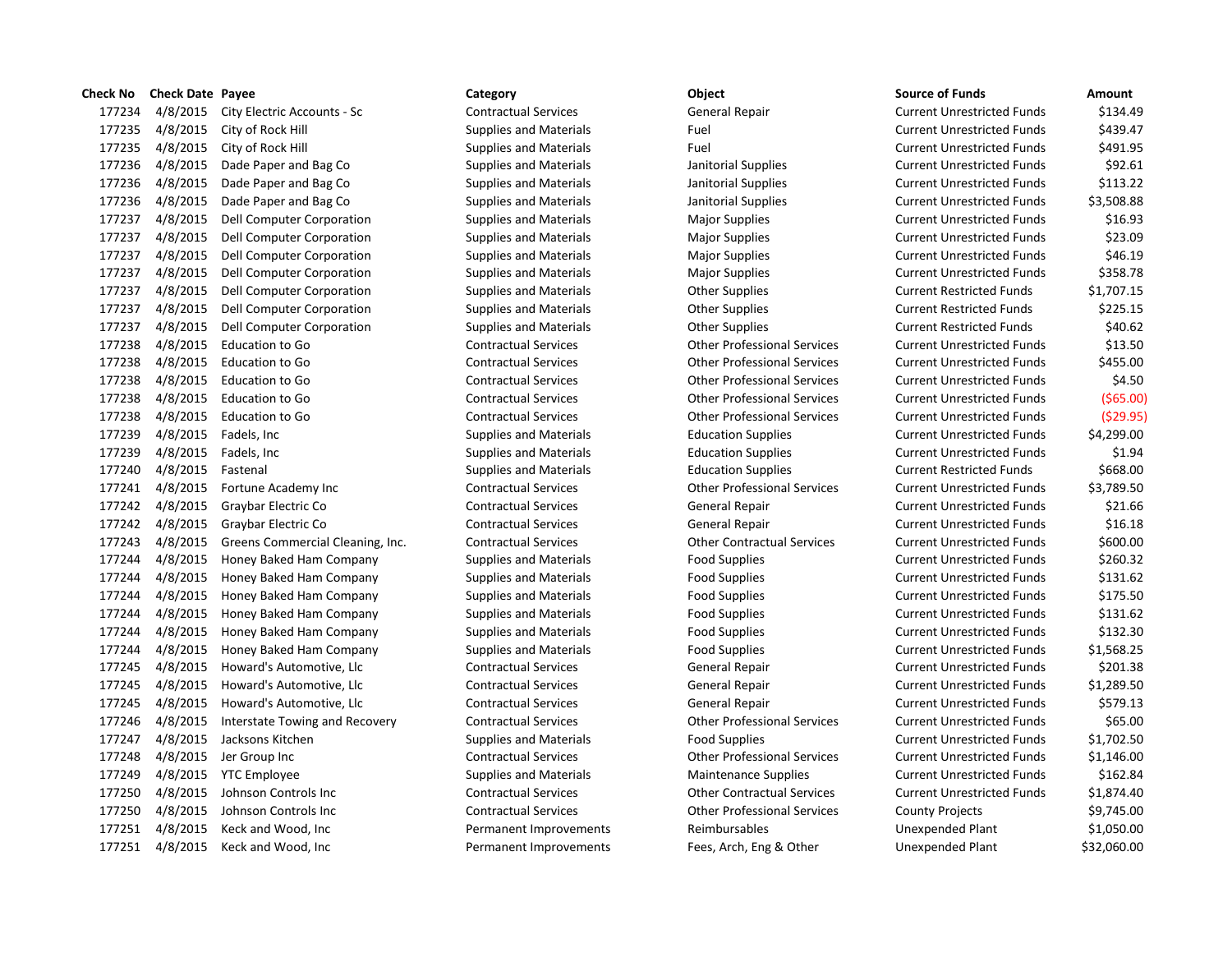| Check No | <b>Check Date Payee</b> |                                              | Category                      | Object                             | <b>Source of Funds</b>            | Amount     |
|----------|-------------------------|----------------------------------------------|-------------------------------|------------------------------------|-----------------------------------|------------|
| 177252   |                         | 4/8/2015 Kone Inc. 6082                      | <b>Contractual Services</b>   | <b>Other Contractual Services</b>  | <b>Current Unrestricted Funds</b> | \$440.     |
| 177253   | 4/8/2015                | Love Security Services Inc                   | <b>Contractual Services</b>   | <b>Other Professional Services</b> | <b>Current Unrestricted Funds</b> | \$383.4    |
| 177253   | 4/8/2015                | Love Security Services Inc                   | <b>Contractual Services</b>   | <b>Other Professional Services</b> | <b>Current Unrestricted Funds</b> | \$540.0    |
| 177254   | 4/8/2015                | <b>MCON Construction</b>                     | Permanent Improvements        | Other Permanent Imp                | Unexpended Plant                  | \$89,215.  |
| 177255   | 4/8/2015                | McVeigh & Mangum Engineering, Inc.           | Permanent Improvements        | Fees, Arch, Eng & Other            | <b>County Projects</b>            | \$1,000.0  |
| 177256   | 4/8/2015                | Panera Llc                                   | <b>Supplies and Materials</b> | <b>Food Supplies</b>               | <b>Current Unrestricted Funds</b> | \$83.0     |
| 177256   | 4/8/2015                | Panera Llc                                   | <b>Supplies and Materials</b> | <b>Food Supplies</b>               | <b>Current Unrestricted Funds</b> | \$68.      |
| 177256   | 4/8/2015                | Panera Llc                                   | <b>Supplies and Materials</b> | <b>Food Supplies</b>               | <b>Current Unrestricted Funds</b> | \$103.0    |
| 177257   | 4/8/2015                | P B Appleton Customer Care Serv              | <b>Supplies and Materials</b> | Postage                            | <b>Current Unrestricted Funds</b> | \$160.     |
| 177258   | 4/8/2015                | Product Development Inc.                     | Equipment                     | <b>Educational Equipment</b>       | <b>Current Restricted Funds</b>   | \$27,657.0 |
| 177259   | 4/8/2015                | Simplex Grinnell Lp                          | Permanent Improvements        | Renov of Build & Add               | Unexpended Plant                  | \$5,069.3  |
| 177260   | 4/8/2015                | Software House International Corp            | Equipment                     | Non Capitalized Equipment          | <b>Current Unrestricted Funds</b> | \$1,830.0  |
| 177260   | 4/8/2015                | Software House International Corp            | Equipment                     | Non Capitalized Equipment          | <b>Current Unrestricted Funds</b> | \$150.0    |
| 177260   | 4/8/2015                | Software House International Corp            | Equipment                     | Non Capitalized Equipment          | <b>Current Unrestricted Funds</b> | \$38.0     |
| 177260   | 4/8/2015                | Software House International Corp            | Equipment                     | Non Capitalized Equipment          | <b>Current Unrestricted Funds</b> | \$55.0     |
| 177260   | 4/8/2015                | Software House International Corp            | Equipment                     | Non Capitalized Equipment          | <b>Current Unrestricted Funds</b> | \$97.0     |
| 177260   | 4/8/2015                | Software House International Corp            | Equipment                     | Non Capitalized Equipment          | <b>Current Unrestricted Funds</b> | \$37.0     |
| 177260   | 4/8/2015                | Software House International Corp            | Equipment                     | Non Capitalized Equipment          | <b>Current Unrestricted Funds</b> | \$51.0     |
| 177260   | 4/8/2015                | Software House International Corp            | Equipment                     | Non Capitalized Equipment          | <b>Current Unrestricted Funds</b> | \$213.0    |
| 177261   | 4/8/2015                | Sourceone Healthcare                         | <b>Supplies and Materials</b> | Medical & Lab Supplies             | <b>Current Unrestricted Funds</b> | \$90.      |
| 177262   | 4/8/2015                | Staffmark                                    | <b>Contractual Services</b>   | <b>Other Professional Services</b> | <b>Current Unrestricted Funds</b> | \$529.     |
| 177262   | 4/8/2015                | Staffmark                                    | <b>Contractual Services</b>   | <b>Other Professional Services</b> | <b>Current Unrestricted Funds</b> | \$522.9    |
| 177262   | 4/8/2015                | Staffmark                                    | <b>Contractual Services</b>   | <b>Other Contractual Services</b>  | <b>Current Unrestricted Funds</b> | \$1,834.0  |
| 177262   | 4/8/2015                | Staffmark                                    | <b>Contractual Services</b>   | <b>Other Professional Services</b> | <b>Current Unrestricted Funds</b> | \$297.     |
| 177262   | 4/8/2015                | Staffmark                                    | <b>Contractual Services</b>   | <b>Other Professional Services</b> | <b>Current Unrestricted Funds</b> | \$297.     |
| 177263   | 4/8/2015                | <b>Strategic Resource Connection</b>         | <b>Contractual Services</b>   | <b>Other Professional Services</b> | <b>Current Unrestricted Funds</b> | \$3,000.   |
| 177264   |                         | 4/8/2015 Xerox Corporation                   | <b>Contractual Services</b>   | Printing                           | <b>Current Unrestricted Funds</b> | \$7,191.3  |
| 177265   |                         | 4/8/2015 York County                         | <b>Contractual Services</b>   | <b>Other Professional Services</b> | <b>Current Unrestricted Funds</b> | \$21.5     |
| 177267   | 4/9/2015                | Financial Aid Services Inc                   | <b>Contractual Services</b>   | <b>Other Professional Services</b> | <b>Current Unrestricted Funds</b> | \$9,502.   |
| 177267   | 4/9/2015                | <b>Financial Aid Services Inc</b>            | <b>Contractual Services</b>   | <b>Other Professional Services</b> | <b>Current Unrestricted Funds</b> | \$8,917.   |
| 177268   | 4/9/2015                | Cherry Tree, LLC                             | <b>Fixed Charges</b>          | <b>Rent Non State</b>              | <b>Current Unrestricted Funds</b> | \$8,332.   |
| 177269   | 4/9/2015                | Division of Insurance Services               | <b>Fixed Charges</b>          | <b>Insurance State</b>             | <b>Current Unrestricted Funds</b> | \$62.      |
| 177271   | 4/9/2015                | Panera Llc                                   | <b>Supplies and Materials</b> | <b>Food Supplies</b>               | <b>Current Unrestricted Funds</b> | \$129.3    |
| 177272   | 4/9/2015                | Rotary Club of Rock Hill                     | <b>Fixed Charges</b>          | Dues & Membership Fees             | <b>Current Unrestricted Funds</b> | \$150.0    |
| 177273   | 4/9/2015                | S C Assoc of Student Fin Aid Admin           | <b>Fixed Charges</b>          | Dues & Membership Fees             | <b>Current Unrestricted Funds</b> | \$30.0     |
| 177273   |                         | 4/9/2015 S C Assoc of Student Fin Aid Admin  | <b>Fixed Charges</b>          | Dues & Membership Fees             | <b>Current Unrestricted Funds</b> | \$30.0     |
| 177274   |                         | 4/9/2015 Sheriff's Foundation of Chester Cou | <b>Supplies and Materials</b> | <b>Other Supplies</b>              | <b>Current Unrestricted Funds</b> | \$200.0    |
| 177275   | 4/9/2015                | Society for Human Resource Mgt               | Travel                        | Out of State Registration Fees     | <b>Current Unrestricted Funds</b> | \$1,655.0  |
| 177276   | 4/9/2015                | Southern Assoc of Student Fin Aid A          | <b>Fixed Charges</b>          | Dues & Membership Fees             | <b>Current Unrestricted Funds</b> | \$35.0     |
| 177276   | 4/9/2015                | Southern Assoc of Student Fin Aid A          | <b>Fixed Charges</b>          | Dues & Membership Fees             | <b>Current Unrestricted Funds</b> | \$35.0     |
| 177277   | 4/9/2015                | Sysco Food Services of Charlotte Ll          | <b>Supplies and Materials</b> | <b>Food Supplies</b>               | <b>Current Unrestricted Funds</b> | \$1,158.0  |
| 177277   |                         | 4/9/2015 Sysco Food Services of Charlotte LI | <b>Supplies and Materials</b> | <b>Food Supplies</b>               | <b>Current Unrestricted Funds</b> | \$1,029.   |
|          |                         |                                              |                               |                                    |                                   |            |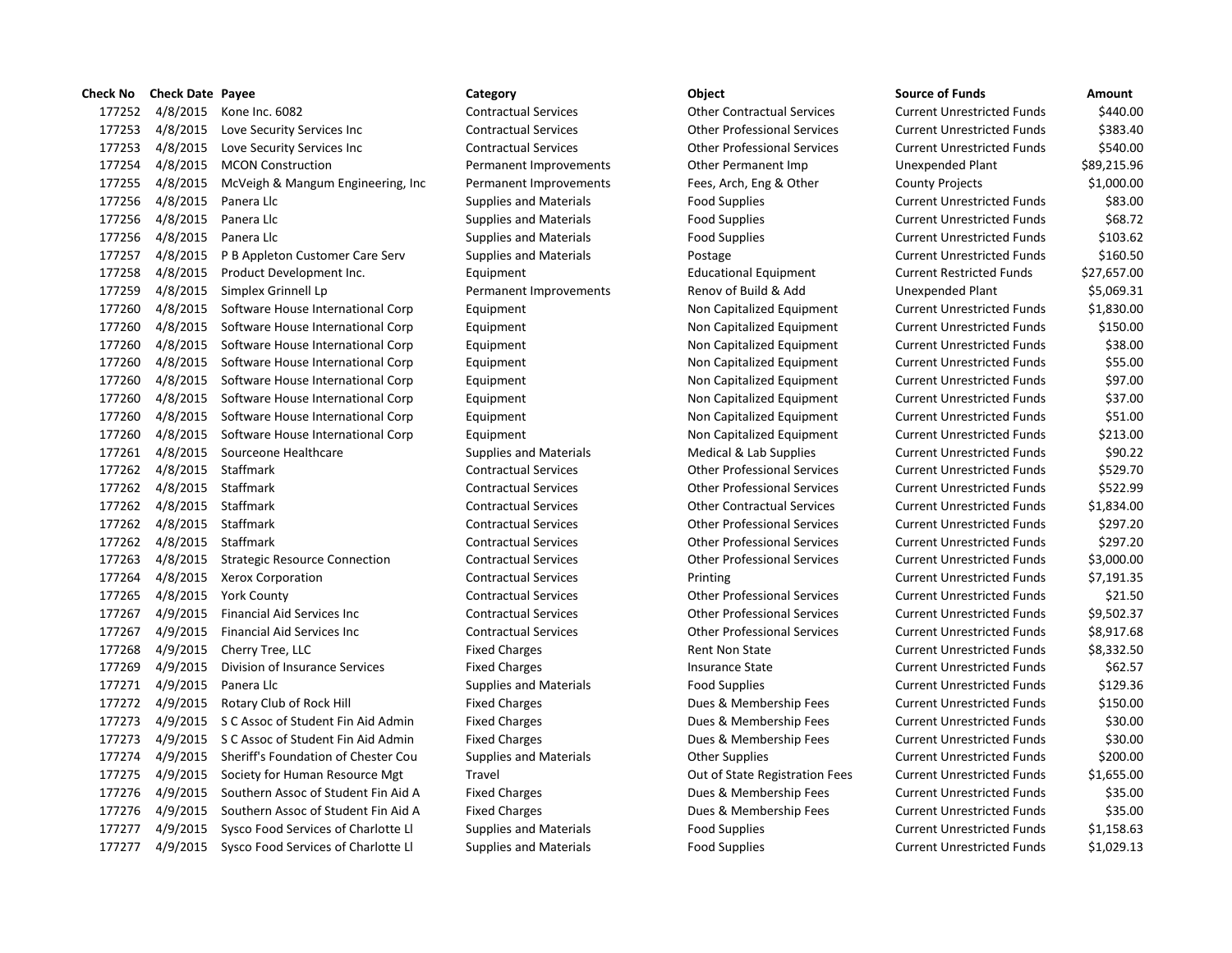# 4/9/2015 Sysco Food Services of Charlotte Ll Supplies and Materials Food Supplies Current Unrestricted Funds \$1,352.37 4/9/2015 Sysco Food Services of Charlotte Ll Supplies and Materials Food Supplies Current Unrestricted Funds \$1,198.00 4/9/2015 Sysco Food Services of Charlotte Ll Supplies and Materials Food Supplies Current Unrestricted Funds \$984.77 4/9/2015 Towneplace Suites by Marriot Travel Travel Current Unrestricted Funds \$137.04 4/9/2015 Towneplace Suites by Marriot Travel Travel Current Unrestricted Funds \$98.79 4/9/2015 York Technical College Foundation Fixed Charges Rent Non State Current Unrestricted Funds \$1,666.66 4/9/2015 York Technical College Foundation Fixed Charges Rent Non State Current Unrestricted Funds \$1,607.53 4/9/2015 York Technical College Foundation Fixed Charges Rent Non State Current Unrestricted Funds \$3,082.37 4/9/2015 S C Assoc of Student Fin Aid Admin Travel In State Registration Fee Current Unrestricted Funds \$195.00 4/10/2015 Ameripride Services Inc Supplies and Materials Major Supplies Current Unrestricted Funds \$37.45 4/13/2015 S. C. Mathematical Association of T Travel In State Registration Fee Current Unrestricted Funds \$35.00 4/13/2015 S. C. Mathematical Association of T Travel In State Registration Fee Current Unrestricted Funds \$35.00 4/13/2015 S. C. Mathematical Association of T Travel In State Registration Fee Current Unrestricted Funds \$35.00 4/13/2015 S. C. Mathematical Association of T Travel In State Registration Fee Current Unrestricted Funds \$35.00 4/13/2015 S. C. Mathematical Association of T Travel In State Registration Fee Current Unrestricted Funds \$35.00 4/15/2015 Rock Hill Branch Naacp Supplies and Materials Other Supplies Current Unrestricted Funds \$100.00 177322 4/15/2015 U.S. Postal Service Supplies and Materials Postage Postage Current Unrestricted Funds \$129.60 177329 4/16/2015 Panera Llc Supplies and Materials Food Supplies Food Supplies Current Unrestricted Funds \$162.40 4/16/2015 Surveillance, Resources, and Invest Contractual Services Other Professional Services Current Unrestricted Funds \$109.00 4/17/2015 Chester Metropolitan District Contractual Services Utilities Current Unrestricted Funds \$62.78 4/17/2015 Chester Rental Uniform Supplies and Materials Clothing Supplies Current Unrestricted Funds \$27.84 4/17/2015 Chester Rental Uniform Supplies and Materials Clothing Supplies Current Unrestricted Funds \$27.84 4/17/2015 Chester Rental Uniform Supplies and Materials Clothing Supplies Current Unrestricted Funds \$27.84 4/17/2015 Chester Rental Uniform Supplies and Materials Clothing Supplies Current Unrestricted Funds \$27.84 4/17/2015 Chester Rental Uniform Supplies and Materials Clothing Supplies Current Unrestricted Funds \$27.84 4/17/2015 Chester Rental Uniform Current Liabilities Uniform Current Unrestricted Funds \$27.84 4/17/2015 Chester Rental Uniform Current Liabilities Uniform Current Unrestricted Funds \$27.84 4/17/2015 Chester Rental Uniform Current Liabilities Uniform Current Unrestricted Funds \$27.84 4/17/2015 Chester Rental Uniform Current Liabilities Uniform Current Unrestricted Funds \$27.84 4/17/2015 Chester Rental Uniform Current Liabilities Uniform Current Unrestricted Funds \$27.84 4/17/2015 McAlister's Deli Supplies and Materials Food Supplies Current Unrestricted Funds \$17.09 4/17/2015 Surveillance, Resources, and Invest Contractual Services Other Professional Services Current Unrestricted Funds \$1,580.50 4/17/2015 Surveillance, Resources, and Invest Op Revenue - Other Current Unres SRI Current Unrestricted Funds \$54.50 4/17/2015 Westminster Catawba Christian Schoo Supplies and Materials Other Supplies Current Unrestricted Funds \$250.00 4/17/2015 Waterford Property Owners Assoc Contractual Services Other Professional Services Current Unrestricted Funds \$746.90 4/20/2015 Bank of America Current Liabilities A/P Bank of America Current Unrestricted Funds \$152,916.13 4/20/2015 Business Card Travel In State Misc Travel Exp Current Unrestricted Funds \$44.88 4/20/2015 Business Card Travel Out of State Misc Travel Current Unrestricted Funds \$42.63 177363 4/20/2015 Business Card Travel Travel Travel Out of State Lodging Current Unrestricted Funds \$694.40 4/20/2015 Business Card Travel Out of State Misc Travel Current Unrestricted Funds \$37.31 4/20/2015 Business Card Travel In State Lodging Current Unrestricted Funds \$239.92 177363 4/20/2015 Business Card Travel Travel Travel Current Unrestricted Funds S405.21

# **Check No Check Date Payee Category Object Source of Funds Amount**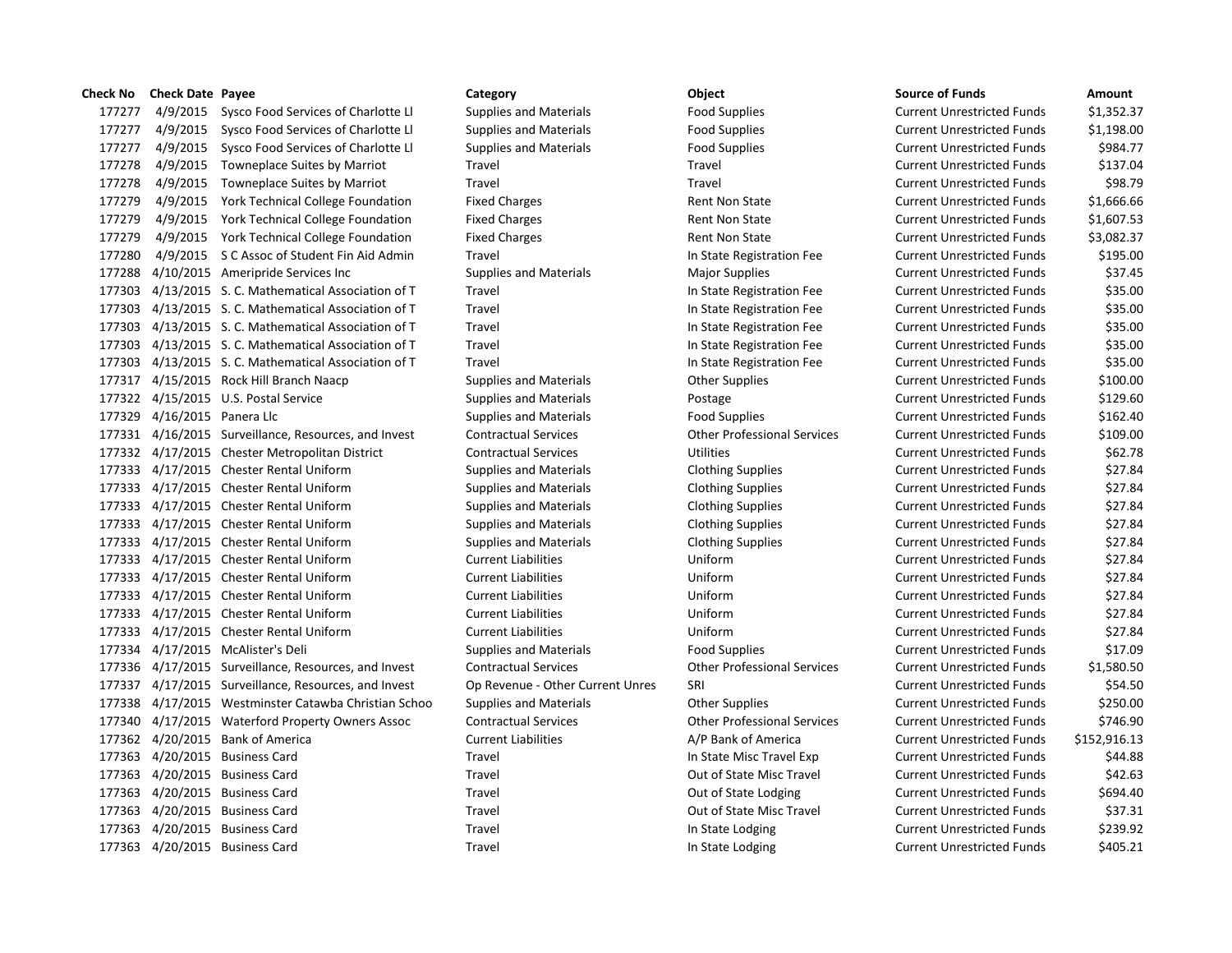| Check No | <b>Check Date Payee</b> |                                                     | Category                      | Object                             | <b>Source of Funds</b>            | Amount    |
|----------|-------------------------|-----------------------------------------------------|-------------------------------|------------------------------------|-----------------------------------|-----------|
| 177363   |                         | 4/20/2015 Business Card                             | Travel                        | In State Lodging                   | <b>Current Unrestricted Funds</b> | \$405.    |
|          |                         | 177363 4/20/2015 Business Card                      | Travel                        | In State Misc Travel Exp           | <b>Current Unrestricted Funds</b> | \$91.3    |
|          |                         | 177363 4/20/2015 Business Card                      | Travel                        | Out of State Lodging               | <b>Current Unrestricted Funds</b> | \$892.    |
|          |                         | 177363 4/20/2015 Business Card                      | Travel                        | Out of State Lodging               | <b>Current Unrestricted Funds</b> | \$496.9   |
|          |                         | 177363 4/20/2015 Business Card                      | <b>Contractual Services</b>   | <b>Other Contractual Services</b>  | <b>Current Unrestricted Funds</b> | \$730.    |
| 177363   |                         | 4/20/2015 Business Card                             | Travel                        | Out of State Lodging               | <b>Current Unrestricted Funds</b> | \$1,330.  |
|          |                         | 177363 4/20/2015 Business Card                      | Travel                        | Out of State Lodging               | <b>Current Unrestricted Funds</b> | \$833.8   |
|          |                         | 177363 4/20/2015 Business Card                      | Travel                        | Out of State Lodging               | <b>Current Unrestricted Funds</b> | \$690.3   |
|          |                         | 177363 4/20/2015 Business Card                      | Travel                        | Out of State Lodging               | <b>Current Unrestricted Funds</b> | \$687.    |
| 177363   |                         | 4/20/2015 Business Card                             | Travel                        | Out of State Misc Travel           | <b>Current Unrestricted Funds</b> | \$43.8    |
|          |                         | 177365 4/23/2015 American Airlines, Inc.            | Travel                        | Out of State Air Trans             | <b>Current Unrestricted Funds</b> | \$465.    |
|          |                         | 177365 4/23/2015 American Airlines, Inc.            | Travel                        | Out of State Air Trans             | <b>Current Unrestricted Funds</b> | \$637.4   |
|          |                         | 177365 4/23/2015 American Airlines, Inc.            | Travel                        | Out of State Air Trans             | <b>Current Unrestricted Funds</b> | \$328.    |
| 177365   |                         | 4/23/2015 American Airlines, Inc.                   | Travel                        | Out of State Air Trans             | <b>Current Unrestricted Funds</b> | \$479.    |
|          |                         | 177365 4/23/2015 American Airlines, Inc.            | Travel                        | Out of State Air Trans             | <b>Current Unrestricted Funds</b> | \$316.    |
|          |                         | 177365 4/23/2015 American Airlines, Inc.            | Travel                        | Out of State Air Trans             | <b>Current Unrestricted Funds</b> | \$555.    |
|          |                         | 177365 4/23/2015 American Airlines, Inc.            | Travel                        | Out of State Air Trans             | <b>Current Unrestricted Funds</b> | \$555.    |
|          |                         | 177365 4/23/2015 American Airlines, Inc.            | Travel                        | Out of State Air Trans             | <b>Current Unrestricted Funds</b> | \$437.    |
|          |                         | 177365 4/23/2015 American Airlines, Inc.            | Travel                        | Out of State Air Trans             | <b>Current Unrestricted Funds</b> | \$386.    |
|          |                         | 177366 4/23/2015 Barnes and Noble College Bookstore | <b>Current Liabilities</b>    | A/P College Barnes & Noble         | <b>Current Unrestricted Funds</b> | \$3,692.  |
|          |                         | 177367 4/23/2015 Barnes and Noble College Bookstore | <b>Current Liabilities</b>    | A/P CE Students Barnes & Noble     | <b>Current Unrestricted Funds</b> | \$256.    |
|          |                         | 177367 4/23/2015 Barnes and Noble College Bookstore | <b>Current Liabilities</b>    | A/P CE Students Barnes & Noble     | <b>Current Unrestricted Funds</b> | \$414.    |
|          |                         | 177373 4/24/2015 City Club of Rock Hill             | <b>Fixed Charges</b>          | Dues & Membership Fees             | <b>Current Unrestricted Funds</b> | \$124.9   |
|          |                         | 177373 4/24/2015 City Club of Rock Hill             | <b>Supplies and Materials</b> | <b>Food Supplies</b>               | <b>Current Unrestricted Funds</b> | \$36.9    |
|          |                         | 177373 4/24/2015 City Club of Rock Hill             | <b>Supplies and Materials</b> | <b>Other Supplies</b>              | <b>Current Restricted Funds</b>   | \$16.0    |
|          |                         | 177375 4/27/2015 Norsan Broadcasting of Nc Llc      | <b>Contractual Services</b>   | Advertising                        | <b>Current Unrestricted Funds</b> | \$360.0   |
|          |                         | 177376 4/27/2015 Abernethy Beck, Inc.               | Equipment                     | <b>Educational Equipment</b>       | <b>Current Restricted Funds</b>   | \$550.0   |
|          |                         | 177376 4/27/2015 Abernethy Beck, Inc.               | Equipment                     | <b>Educational Equipment</b>       | <b>Current Restricted Funds</b>   | \$21,957. |
|          | 177377 4/27/2015 Act    |                                                     | <b>Supplies and Materials</b> | <b>Education Supplies</b>          | <b>Current Unrestricted Funds</b> | \$5,715.0 |
|          |                         | 177378 4/27/2015 Adams Outdoor Advertising of Nc    | <b>Contractual Services</b>   | Advertising                        | <b>Current Unrestricted Funds</b> | \$1,500.  |
|          |                         | 177378 4/27/2015 Adams Outdoor Advertising of Nc    | <b>Contractual Services</b>   | Advertising                        | <b>Current Unrestricted Funds</b> | \$1,500.  |
|          |                         | 177378 4/27/2015 Adams Outdoor Advertising of Nc    | <b>Contractual Services</b>   | Advertising                        | <b>Current Unrestricted Funds</b> | \$1,500.  |
|          |                         | 177378 4/27/2015 Adams Outdoor Advertising of Nc    | <b>Contractual Services</b>   | Advertising                        | <b>Current Unrestricted Funds</b> | \$1,500.  |
|          |                         | 177379 4/27/2015 Airgas Usa, Llc                    | <b>Supplies and Materials</b> | <b>Education Supplies</b>          | <b>Current Unrestricted Funds</b> | \$3.1     |
| 177379   |                         | 4/27/2015 Airgas Usa, Llc                           | <b>Supplies and Materials</b> | <b>Education Supplies</b>          | <b>Current Unrestricted Funds</b> | \$3.4     |
|          |                         | 177379 4/27/2015 Airgas Usa, Llc                    | <b>Supplies and Materials</b> | <b>Education Supplies</b>          | <b>Current Unrestricted Funds</b> | \$188.    |
|          |                         | 177379 4/27/2015 Airgas Usa, Llc                    | <b>Supplies and Materials</b> | <b>Education Supplies</b>          | <b>Current Unrestricted Funds</b> | \$65.0    |
| 177379   |                         | 4/27/2015 Airgas Usa, Llc                           | <b>Supplies and Materials</b> | <b>Education Supplies</b>          | <b>Current Unrestricted Funds</b> | \$163.3   |
| 177379   |                         | 4/27/2015 Airgas Usa, Llc                           | <b>Supplies and Materials</b> | <b>Education Supplies</b>          | <b>Current Unrestricted Funds</b> | \$581.    |
|          |                         | 177379 4/27/2015 Airgas Usa, Llc                    | <b>Contractual Services</b>   | <b>Other Professional Services</b> | <b>Current Unrestricted Funds</b> | \$9.4     |
|          |                         | 177379 4/27/2015 Airgas Usa, Llc                    | <b>Contractual Services</b>   | <b>Other Professional Services</b> | <b>Current Unrestricted Funds</b> | \$10.4    |
|          |                         | 177379 4/27/2015 Airgas Usa, Llc                    | <b>Supplies and Materials</b> | <b>Education Supplies</b>          | <b>Current Unrestricted Funds</b> | \$87.0    |

# 177363 10 10 15 Travel In State Lodging Current Unrestricted Funds \$405.21 177363 4/20/2015 Business Card Travel In State Misc Travel Exp Current Unrestricted Funds \$91.35 177363 4/20/2015 Business Card Travel Out of State Lodging Current Unrestricted Funds \$892.55 1738 Travel **177363 177363 External Travel Current Unrestricted Funds** 5496.92 177363 4/20/2015 Business Card Contractual Services Other Contractual Services Current Unrestricted Funds \$730.78 177363 4/20/2015 Business Card Travel Out of State Lodging Current Unrestricted Funds \$1,330.77 17736 Travel 18833.85 and Travel Out of State Lodging Current Unrestricted Funds \$833.85 177363 177368 177364 177364 4/2015 Business Current Unrestricted Funds 5690.36 17736 1773681 1773681 1773681 4/2015 Business Current Unrestricted Funds \$687.36 177363 4/20/2015 Business Card Travel Out of State Misc Travel Current Unrestricted Funds \$43.86 17736 177365 177365 American Airlines, Inc. Travel Out of State Air Trans Current Unrestricted Funds \$465.00 177365 4/23/2015 American Airlines, Inc. Travel Out of State Air Trans Current Unrestricted Funds \$637.49 177365 4/23/2015 American Airlines, Inc. Travel Out of State Air Trans Current Unrestricted Funds \$328.70 177365 4/23/2015 American Airlines, Inc. Travel Out of State Air Trans Current Unrestricted Funds \$479.70 17736 17736 17736 17736 American Airlines, Inc. 2015 Australian Airlines, Inc. 2016. Trans Current Unrestricted Funds \$316.20 177365 4/23/2015 American Airlines, Inc. Travel Out of State Air Trans Current Unrestricted Funds \$555.70 17736 17736 12315 American Airlines, Inc. 2015 Australian Airlines, Inc. 2016 1917 American Airlines, Inc. 20 177365 177366 177366 177366 Airlines, Inc. Travel Out of State Air Trans Current Unrestricted Funds \$437.70 177365 4/23/2015 American Airlines, Inc. Travel Out of State Air Trans Current Unrestricted Funds \$386.70 tore Current Liabilities **A/P College Barnes & Noble Current Unrestricted Funds** \$3,692.76 1773 677367 17736 Eurrent Liabilities A/P CE Students Barnes & Noble Current Unrestricted Funds \$256.35 17736 17736 17736 Eurrent Liabilities Current Liabilities A/P CE Students Barnes & Noble Current Unrestricted Funds \$414.50 Fixed Charges **1773** Exercise Current Unrestricted Funds 5124.99 177373 4/24/2015 City Club of Rock Hill Supplies and Materials Food Supplies Current Unrestricted Funds \$36.90 177373 4/24/2015 City Club of Rock Hill Supplies and Materials Other Supplies Current Restricted Funds \$16.09 17736 Contractual Services **Advertising Current Unrestricted Funds** \$360.00 177376 4/27/2015 Abernethy Beck, Inc. Equipment Educational Equipment Current Restricted Funds \$550.00 177376 4/27/2015 Abernethy Beck, Inc. Equipment Educational Equipment Current Restricted Funds \$21,957.00 177377 4/27/2015 Act Supplies and Materials Education Supplies Current Unrestricted Funds \$5,715.00 17500.00 17736 Contractual Services of Networks Advertising Current Unrestricted Funds Current Unrestricted Funds 1773 17738 Contractual Services of Networkship Advertising Current Unrestricted Funds Current Unrestricted Funds 17500.00 17736 Contractual Services of Networks Advertising Current Unrestricted Funds Current Unrestricted Funds 17500.00 17736 Contractual Services of Networks Advertising Current Unrestricted Funds Current Unrestricted Funds 177379 4/27/2015 Airgas Usa, Llc Supplies and Materials Education Supplies Current Unrestricted Funds \$3.14 177379 4/27/2015 Airgas Usa, Llc Supplies and Materials Education Supplies Current Unrestricted Funds \$3.47 177379 4/27/2015 Airgas Usa, Llc Supplies and Materials Education Supplies Current Unrestricted Funds \$188.14 177379 4/27/2015 Airgas Usa, Llc Supplies and Materials Education Supplies Current Unrestricted Funds \$65.63 177379 4/27/2015 Airgas Usa, Llc Supplies and Materials Education Supplies Current Unrestricted Funds \$163.31 177379 4/27/2015 Airgas Usa, Llc Supplies and Materials Education Supplies Current Unrestricted Funds \$581.08 177379 4/27/2015 Airgas Usa, Llc Contractual Services Other Professional Services Current Unrestricted Funds \$9.42 177379 4/27/2015 Airgas Usa, Llc Contractual Services Other Professional Services Current Unrestricted Funds \$10.45 177379 4/27/2015 Airgas Usa, Llc Supplies and Materials Education Supplies Current Unrestricted Funds \$87.07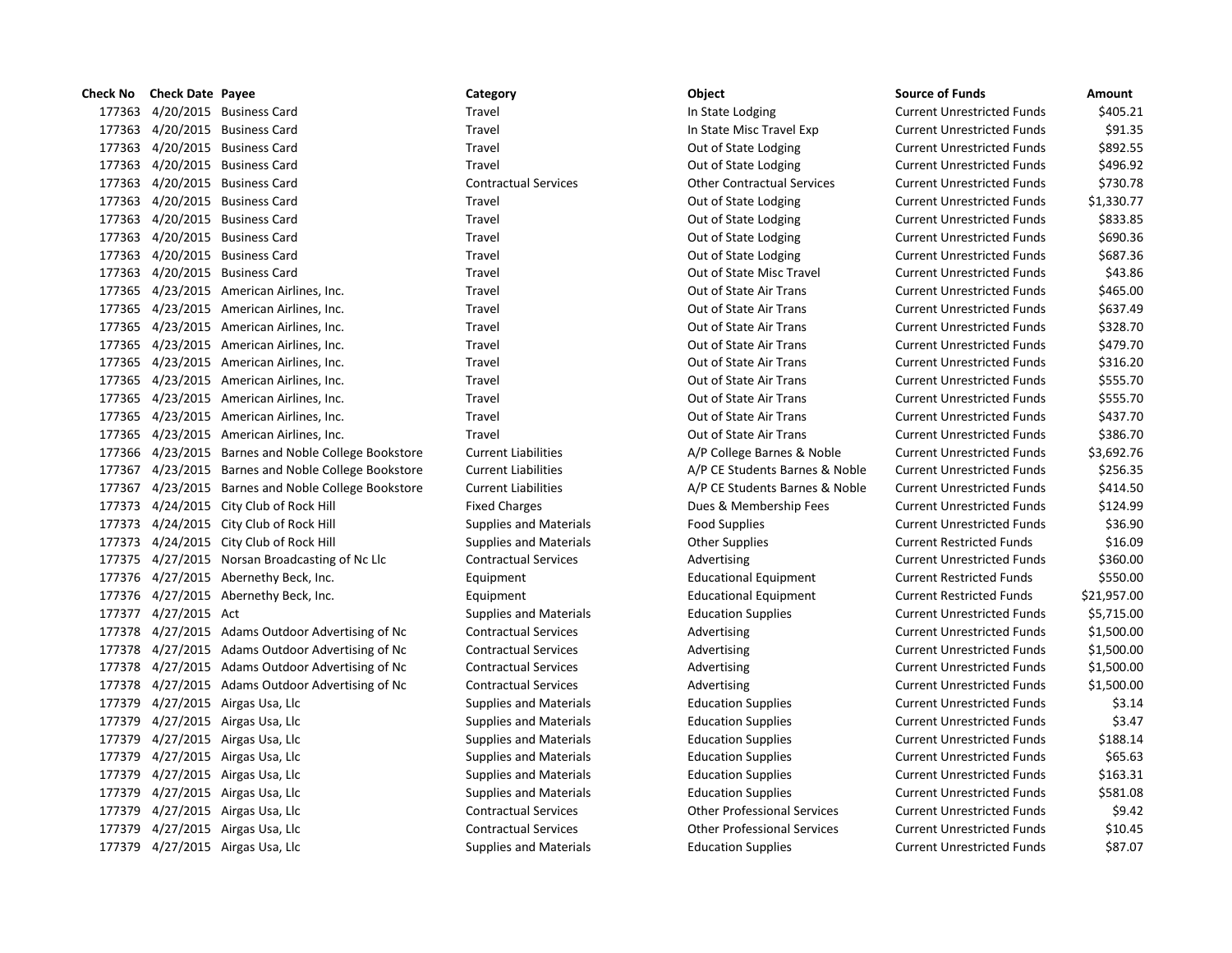| טווכנו <i>ג</i> ועט | CHECK DATE LAYEE |                                                    | categoi y                     | onicrr                               | JUUILE UI FUIIUJ                  | AIIIvuit    |
|---------------------|------------------|----------------------------------------------------|-------------------------------|--------------------------------------|-----------------------------------|-------------|
|                     |                  | 177379 4/27/2015 Airgas Usa, Llc                   | <b>Supplies and Materials</b> | <b>Education Supplies</b>            | <b>Current Unrestricted Funds</b> | \$75.50     |
|                     |                  | 177379 4/27/2015 Airgas Usa, Llc                   | <b>Supplies and Materials</b> | <b>Education Supplies</b>            | <b>Current Unrestricted Funds</b> | \$15.74     |
|                     |                  | 177379 4/27/2015 Airgas Usa, Llc                   | <b>Supplies and Materials</b> | <b>Education Supplies</b>            | <b>Current Unrestricted Funds</b> | \$17.32     |
|                     |                  | 177380 4/27/2015 Ambassador Book Service, Inc.     | Equipment                     | Library Books, Maps & Film           | <b>Current Unrestricted Funds</b> | \$241.85    |
|                     |                  | 177380 4/27/2015 Ambassador Book Service, Inc.     | Equipment                     | Library Books, Maps & Film           | <b>Current Unrestricted Funds</b> | \$13.48     |
|                     |                  | 177380 4/27/2015 Ambassador Book Service, Inc.     | Equipment                     | Library Books, Maps & Film           | <b>Current Unrestricted Funds</b> | \$25.80     |
|                     |                  | 177380 4/27/2015 Ambassador Book Service, Inc.     | Equipment                     | Library Books, Maps & Film           | <b>Current Unrestricted Funds</b> | \$34.51     |
|                     |                  | 177381 4/27/2015 Ameripride Services Inc           | <b>Supplies and Materials</b> | <b>Major Supplies</b>                | <b>Current Unrestricted Funds</b> | \$248.46    |
|                     |                  | 177383 4/27/2015 Baker and Taylor                  | Equipment                     | Library Books, Maps & Film           | <b>Current Unrestricted Funds</b> | \$350.88    |
|                     |                  | 177383 4/27/2015 Baker and Taylor                  | Equipment                     | Library Books, Maps & Film           | <b>Current Unrestricted Funds</b> | \$278.44    |
|                     |                  | 177383 4/27/2015 Baker and Taylor                  | Equipment                     | Library Books, Maps & Film           | <b>Current Unrestricted Funds</b> | \$8,755.32  |
|                     |                  | 177384 4/27/2015 Burgess Sales & Supply            | <b>Contractual Services</b>   | General Repair                       | <b>Current Unrestricted Funds</b> | \$62.74     |
|                     |                  | 177384 4/27/2015 Burgess Sales & Supply            | <b>Contractual Services</b>   | General Repair                       | <b>Current Unrestricted Funds</b> | \$866.05    |
|                     |                  | 177385 4/27/2015 Canon Solutions America Inc       | <b>Fixed Charges</b>          | Rental Other                         | <b>Current Unrestricted Funds</b> | \$47.08     |
|                     |                  | 177386 4/27/2015 Caretaker Management Service Inc  | <b>Contractual Services</b>   | <b>Other Contractual Services</b>    | <b>Current Unrestricted Funds</b> | \$400.00    |
|                     |                  | 177386 4/27/2015 Caretaker Management Service Inc  | <b>Contractual Services</b>   | <b>Other Professional Services</b>   | <b>Current Unrestricted Funds</b> | \$950.00    |
|                     |                  | 177387 4/27/2015 Carolina Golf Cars                | Equipment                     | Other Equipment                      | <b>County Projects</b>            | \$13,877.00 |
|                     |                  | 177388 4/27/2015 Carolina Tent and Event           | <b>Contractual Services</b>   | <b>Other Contractual Services</b>    | <b>Current Unrestricted Funds</b> | \$262.15    |
|                     |                  | 177389 4/27/2015 Chef's Catering                   | <b>Supplies and Materials</b> | <b>Food Supplies</b>                 | <b>Current Unrestricted Funds</b> | \$177.75    |
|                     |                  | 177390 4/27/2015 City Electric Accounts - Sc       | <b>Contractual Services</b>   | General Repair                       | <b>Current Unrestricted Funds</b> | \$50.80     |
|                     |                  | 177390 4/27/2015 City Electric Accounts - Sc       | <b>Contractual Services</b>   | General Repair                       | <b>Current Unrestricted Funds</b> | \$136.91    |
|                     |                  | 177390 4/27/2015 City Electric Accounts - Sc       | <b>Contractual Services</b>   | General Repair                       | <b>Current Unrestricted Funds</b> | \$93.09     |
|                     |                  | 177391 4/27/2015 Corporate Strategies by Skillpath | <b>Contractual Services</b>   | <b>Education &amp; Training Serv</b> | <b>Current Unrestricted Funds</b> | \$5,200.00  |
|                     |                  | 177392 4/27/2015 Cox's Rock Hill Inc               | <b>Contractual Services</b>   | <b>Other Professional Services</b>   | <b>Current Unrestricted Funds</b> | \$1,504.50  |
|                     |                  | 177393 4/27/2015 Dade Paper and Bag Co             | <b>Supplies and Materials</b> | Janitorial Supplies                  | <b>Current Unrestricted Funds</b> | \$272.26    |
|                     |                  | 177393 4/27/2015 Dade Paper and Bag Co             | <b>Supplies and Materials</b> | Janitorial Supplies                  | <b>Current Unrestricted Funds</b> | \$102.19    |
|                     |                  | 177394 4/27/2015 Data Network Solutions Inc        | <b>Contractual Services</b>   | <b>Other Contractual Services</b>    | <b>Current Unrestricted Funds</b> | \$9,450.00  |
|                     |                  | 177395 4/27/2015 Dell Computer Corporation         | <b>Supplies and Materials</b> | <b>Major Supplies</b>                | <b>Current Unrestricted Funds</b> | \$1,359.51  |
|                     |                  | 177396 4/27/2015 Eagle Wood, Inc                   | Permanent Improvements        | Other Permanent Imp                  | Unexpended Plant                  | \$16,826.37 |
|                     |                  | 177397 4/27/2015 Edge Solutions, Llc               | <b>Contractual Services</b>   | <b>Other Contractual Services</b>    | <b>Current Unrestricted Funds</b> | \$1,269.00  |
|                     |                  | 177397 4/27/2015 Edge Solutions, Llc               | <b>Contractual Services</b>   | <b>Other Contractual Services</b>    | <b>Current Unrestricted Funds</b> | \$951.68    |
|                     |                  | 177397 4/27/2015 Edge Solutions, Llc               | <b>Contractual Services</b>   | <b>Other Contractual Services</b>    | <b>Current Unrestricted Funds</b> | \$483.87    |
|                     |                  | 177397 4/27/2015 Edge Solutions, Llc               | <b>Contractual Services</b>   | <b>Other Contractual Services</b>    | <b>Current Unrestricted Funds</b> | \$362.93    |
|                     |                  | 177397 4/27/2015 Edge Solutions, Llc               | <b>Contractual Services</b>   | <b>Other Contractual Services</b>    | <b>Current Unrestricted Funds</b> | \$667.32    |
|                     |                  | 177397 4/27/2015 Edge Solutions, Llc               | <b>Contractual Services</b>   | <b>Other Contractual Services</b>    | <b>Current Unrestricted Funds</b> | \$500.36    |
|                     |                  | 177398 4/27/2015 Education to Go                   | <b>Contractual Services</b>   | <b>Other Professional Services</b>   | <b>Current Unrestricted Funds</b> | \$585.00    |
|                     |                  | 177398 4/27/2015 Education to Go                   | <b>Contractual Services</b>   | <b>Other Professional Services</b>   | <b>Current Unrestricted Funds</b> | \$2.25      |
|                     |                  | 177398 4/27/2015 Education to Go                   | <b>Contractual Services</b>   | <b>Other Professional Services</b>   | <b>Current Unrestricted Funds</b> | \$65.00     |
|                     |                  | 177398 4/27/2015 Education to Go                   | <b>Contractual Services</b>   | <b>Other Professional Services</b>   | <b>Current Unrestricted Funds</b> | \$130.00    |
|                     |                  | 177398 4/27/2015 Education to Go                   | <b>Contractual Services</b>   | <b>Other Professional Services</b>   | <b>Current Unrestricted Funds</b> | \$455.00    |
|                     |                  | 177398 4/27/2015 Education to Go                   | <b>Contractual Services</b>   | <b>Other Professional Services</b>   | <b>Current Unrestricted Funds</b> | ( \$65.00)  |
|                     |                  | 177398 4/27/2015 Education to Go                   | <b>Contractual Services</b>   | <b>Other Professional Services</b>   | <b>Current Unrestricted Funds</b> | ( \$65.00)  |
|                     |                  |                                                    |                               |                                      |                                   |             |

| Check No | <b>Check Date Payee</b> |                                                    | Category                      | Object                               | <b>Source of Funds</b>            | Amount      |
|----------|-------------------------|----------------------------------------------------|-------------------------------|--------------------------------------|-----------------------------------|-------------|
| 177379   |                         | 4/27/2015 Airgas Usa, Llc                          | <b>Supplies and Materials</b> | <b>Education Supplies</b>            | <b>Current Unrestricted Funds</b> | \$75.50     |
| 177379   |                         | 4/27/2015 Airgas Usa, Llc                          | <b>Supplies and Materials</b> | <b>Education Supplies</b>            | <b>Current Unrestricted Funds</b> | \$15.74     |
| 177379   |                         | 4/27/2015 Airgas Usa, Llc                          | <b>Supplies and Materials</b> | <b>Education Supplies</b>            | <b>Current Unrestricted Funds</b> | \$17.32     |
| 177380   |                         | 4/27/2015 Ambassador Book Service, Inc.            | Equipment                     | Library Books, Maps & Film           | <b>Current Unrestricted Funds</b> | \$241.85    |
| 177380   |                         | 4/27/2015 Ambassador Book Service, Inc.            | Equipment                     | Library Books, Maps & Film           | <b>Current Unrestricted Funds</b> | \$13.48     |
| 177380   |                         | 4/27/2015 Ambassador Book Service, Inc.            | Equipment                     | Library Books, Maps & Film           | <b>Current Unrestricted Funds</b> | \$25.80     |
| 177380   |                         | 4/27/2015 Ambassador Book Service, Inc.            | Equipment                     | Library Books, Maps & Film           | <b>Current Unrestricted Funds</b> | \$34.51     |
| 177381   |                         | 4/27/2015 Ameripride Services Inc                  | <b>Supplies and Materials</b> | <b>Major Supplies</b>                | <b>Current Unrestricted Funds</b> | \$248.46    |
| 177383   |                         | 4/27/2015 Baker and Taylor                         | Equipment                     | Library Books, Maps & Film           | <b>Current Unrestricted Funds</b> | \$350.88    |
| 177383   |                         | 4/27/2015 Baker and Taylor                         | Equipment                     | Library Books, Maps & Film           | <b>Current Unrestricted Funds</b> | \$278.44    |
| 177383   |                         | 4/27/2015 Baker and Taylor                         | Equipment                     | Library Books, Maps & Film           | <b>Current Unrestricted Funds</b> | \$8,755.32  |
| 177384   |                         | 4/27/2015 Burgess Sales & Supply                   | <b>Contractual Services</b>   | General Repair                       | <b>Current Unrestricted Funds</b> | \$62.74     |
| 177384   |                         | 4/27/2015 Burgess Sales & Supply                   | <b>Contractual Services</b>   | General Repair                       | <b>Current Unrestricted Funds</b> | \$866.05    |
| 177385   |                         | 4/27/2015 Canon Solutions America Inc              | <b>Fixed Charges</b>          | <b>Rental Other</b>                  | <b>Current Unrestricted Funds</b> | \$47.08     |
| 177386   |                         | 4/27/2015 Caretaker Management Service Inc         | <b>Contractual Services</b>   | <b>Other Contractual Services</b>    | <b>Current Unrestricted Funds</b> | \$400.00    |
| 177386   |                         | 4/27/2015 Caretaker Management Service Inc         | <b>Contractual Services</b>   | <b>Other Professional Services</b>   | <b>Current Unrestricted Funds</b> | \$950.00    |
|          |                         | 177387 4/27/2015 Carolina Golf Cars                | Equipment                     | Other Equipment                      | <b>County Projects</b>            | \$13,877.00 |
| 177388   |                         | 4/27/2015 Carolina Tent and Event                  | <b>Contractual Services</b>   | <b>Other Contractual Services</b>    | <b>Current Unrestricted Funds</b> | \$262.15    |
| 177389   |                         | 4/27/2015 Chef's Catering                          | <b>Supplies and Materials</b> | <b>Food Supplies</b>                 | <b>Current Unrestricted Funds</b> | \$177.75    |
| 177390   |                         | 4/27/2015 City Electric Accounts - Sc              | <b>Contractual Services</b>   | <b>General Repair</b>                | <b>Current Unrestricted Funds</b> | \$50.80     |
| 177390   |                         | 4/27/2015 City Electric Accounts - Sc              | <b>Contractual Services</b>   | General Repair                       | <b>Current Unrestricted Funds</b> | \$136.91    |
|          |                         | 177390 4/27/2015 City Electric Accounts - Sc       | <b>Contractual Services</b>   | <b>General Repair</b>                | <b>Current Unrestricted Funds</b> | \$93.09     |
|          |                         | 177391 4/27/2015 Corporate Strategies by Skillpath | <b>Contractual Services</b>   | <b>Education &amp; Training Serv</b> | <b>Current Unrestricted Funds</b> | \$5,200.00  |
|          |                         | 177392 4/27/2015 Cox's Rock Hill Inc               | <b>Contractual Services</b>   | <b>Other Professional Services</b>   | <b>Current Unrestricted Funds</b> | \$1,504.50  |
|          |                         | 177393 4/27/2015 Dade Paper and Bag Co             | <b>Supplies and Materials</b> | Janitorial Supplies                  | <b>Current Unrestricted Funds</b> | \$272.26    |
|          |                         | 177393 4/27/2015 Dade Paper and Bag Co             | <b>Supplies and Materials</b> | Janitorial Supplies                  | <b>Current Unrestricted Funds</b> | \$102.19    |
|          |                         | 177394 4/27/2015 Data Network Solutions Inc        | <b>Contractual Services</b>   | <b>Other Contractual Services</b>    | <b>Current Unrestricted Funds</b> | \$9,450.00  |
|          |                         | 177395 4/27/2015 Dell Computer Corporation         | <b>Supplies and Materials</b> | <b>Major Supplies</b>                | <b>Current Unrestricted Funds</b> | \$1,359.51  |
|          |                         | 177396 4/27/2015 Eagle Wood, Inc                   | Permanent Improvements        | Other Permanent Imp                  | Unexpended Plant                  | \$16,826.37 |
|          |                         | 177397 4/27/2015 Edge Solutions, Llc               | <b>Contractual Services</b>   | <b>Other Contractual Services</b>    | <b>Current Unrestricted Funds</b> | \$1,269.00  |
|          |                         | 177397 4/27/2015 Edge Solutions, Llc               | <b>Contractual Services</b>   | <b>Other Contractual Services</b>    | <b>Current Unrestricted Funds</b> | \$951.68    |
|          |                         | 177397 4/27/2015 Edge Solutions, Llc               | <b>Contractual Services</b>   | <b>Other Contractual Services</b>    | <b>Current Unrestricted Funds</b> | \$483.87    |
|          |                         | 177397 4/27/2015 Edge Solutions, Llc               | <b>Contractual Services</b>   | <b>Other Contractual Services</b>    | <b>Current Unrestricted Funds</b> | \$362.93    |
|          |                         | 177397 4/27/2015 Edge Solutions, Llc               | <b>Contractual Services</b>   | <b>Other Contractual Services</b>    | <b>Current Unrestricted Funds</b> | \$667.32    |
|          |                         | 177397 4/27/2015 Edge Solutions, Llc               | <b>Contractual Services</b>   | <b>Other Contractual Services</b>    | <b>Current Unrestricted Funds</b> | \$500.36    |
| 177398   |                         | 4/27/2015 Education to Go                          | <b>Contractual Services</b>   | <b>Other Professional Services</b>   | <b>Current Unrestricted Funds</b> | \$585.00    |
| 177398   |                         | 4/27/2015 Education to Go                          | <b>Contractual Services</b>   | <b>Other Professional Services</b>   | <b>Current Unrestricted Funds</b> | \$2.25      |
| 177398   |                         | 4/27/2015 Education to Go                          | <b>Contractual Services</b>   | <b>Other Professional Services</b>   | <b>Current Unrestricted Funds</b> | \$65.00     |
| 177398   |                         | 4/27/2015 Education to Go                          | <b>Contractual Services</b>   | <b>Other Professional Services</b>   | <b>Current Unrestricted Funds</b> | \$130.00    |
| 177398   |                         | 4/27/2015 Education to Go                          | <b>Contractual Services</b>   | <b>Other Professional Services</b>   | <b>Current Unrestricted Funds</b> | \$455.00    |
|          |                         | 177398 4/27/2015 Education to Go                   | <b>Contractual Services</b>   | <b>Other Professional Services</b>   | <b>Current Unrestricted Funds</b> | (565.00     |
|          |                         | 177398 4/27/2015 Education to Go                   | <b>Contractual Services</b>   | <b>Other Professional Services</b>   | <b>Current Unrestricted Funds</b> | (565.00     |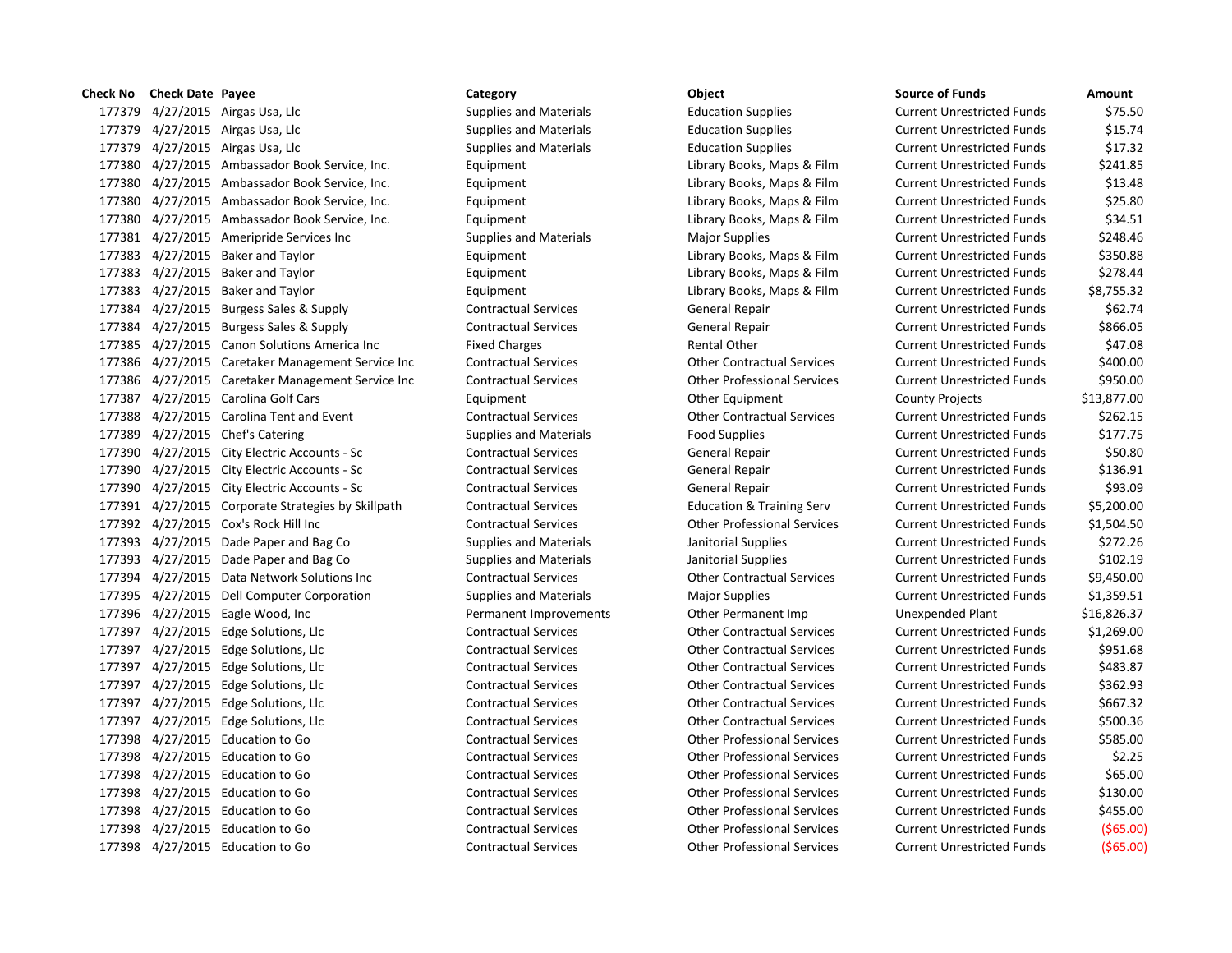4/27/2015 Education to Go Contractual Services Other Professional Services Current Unrestricted Funds \$2.25 4/27/2015 Education to Go Contractual Services Other Professional Services Current Unrestricted Funds \$4.50 4/27/2015 Education to Go Contractual Services Other Professional Services Current Unrestricted Funds \$130.00 4/27/2015 Education to Go Contractual Services Other Professional Services Current Unrestricted Funds \$65.00 4/27/2015 Education to Go Contractual Services Other Professional Services Current Unrestricted Funds \$325.00 4/27/2015 Education to Go Contractual Services Other Professional Services Current Unrestricted Funds \$195.00 4/27/2015 Education to Go Contractual Services Other Professional Services Current Unrestricted Funds \$520.00 4/27/2015 ESP Associates PA Permanent Improvements Fees, Arch, Eng & Other Unexpended Plant \$148.75 177399 4/27/2015 ESP Associates PA **Permanent Improvements** Fees, Arch, Eng & Other Unexpended Plant \$930.00 4/27/2015 ESP Associates PA Permanent Improvements Fees, Arch, Eng & Other Unexpended Plant \$34.86 4/27/2015 Fastenal Contractual Services Other Contractual Services Current Unrestricted Funds \$142.95 4/27/2015 Financial Aid Services Inc Contractual Services Other Professional Services Current Unrestricted Funds \$10,132.74 4/27/2015 Fort Mill B B Q Comp. Supplies and Materials Food Supplies Current Unrestricted Funds \$351.25 4/27/2015 Fortune Academy Inc Contractual Services Other Professional Services Current Unrestricted Funds \$1,865.70 4/27/2015 Full Tilt Ahead Contractual Services Other Professional Services Current Restricted Funds \$10,000.00 4/27/2015 Graybar Electric Co Contractual Services General Repair Current Unrestricted Funds \$20.75 177405 4/27/2015 Graybar Electric Co Contractual Services General Repair Current Unrestricted Funds \$230.86 177405 4/27/2015 Graybar Electric Co Contractual Services General Repair Current Unrestricted Funds \$16.67 177405 4/27/2015 Graybar Electric Co Contractual Services General Repair Current Unrestricted Funds \$53.79 4/27/2015 Gruber Power Services Contractual Services Other Contractual Services Current Unrestricted Funds \$1,440.00 4/27/2015 Gruber Power Services Contractual Services Other Contractual Services Current Unrestricted Funds \$1,440.00 4/27/2015 Honey Baked Ham Company Supplies and Materials Food Supplies Current Unrestricted Funds \$120.94 4/27/2015 Honey Baked Ham Company Supplies and Materials Food Supplies Current Unrestricted Funds \$120.94 4/27/2015 Honey Baked Ham Company Supplies and Materials Food Supplies Current Unrestricted Funds \$2,343.15 4/27/2015 Honey Baked Ham Company Supplies and Materials Food Supplies Current Unrestricted Funds \$433.57 4/27/2015 Honey Baked Ham Company Supplies and Materials Food Supplies Current Unrestricted Funds \$234.00 4/27/2015 Interior Plantscapes Llc Contractual Services Other Contractual Services Current Unrestricted Funds \$268.00 4/27/2015 International Business Machines Contractual Services Other Contractual Services Current Unrestricted Funds \$492.31 4/27/2015 Jer Group Inc Contractual Services Other Professional Services Current Unrestricted Funds \$2,637.00 4/27/2015 Jer Group Inc Contractual Services Other Professional Services Current Unrestricted Funds \$1,007.00 177411 4/27/2015 YTC Employee Supplies and Materials Maintenance Supplies Current Unrestricted Funds \$18.83 4/27/2015 Joseph B Freeman Contractual Services Other Professional Services Current Restricted Funds \$1,500.00 4/27/2015 Keck and Wood, Inc Permanent Improvements Fees, Arch, Eng & Other Master Plan \$103.00 4/27/2015 LCI-LINEBURGER CONSTRUCTION INC Permanent Improvements Other Permanent Imp Unexpended Plant \$121,348.75 4/27/2015 Love Security Services Inc Contractual Services Other Professional Services Current Unrestricted Funds \$534.60 4/27/2015 Love Security Services Inc Contractual Services Other Professional Services Current Unrestricted Funds \$548.10 4/27/2015 Love Security Services Inc Contractual Services Other Contractual Services Current Unrestricted Funds \$432.00 4/27/2015 Love Security Services Inc Contractual Services Other Contractual Services Current Unrestricted Funds \$351.00 4/27/2015 Love Security Services Inc Contractual Services Other Contractual Services Current Unrestricted Funds \$432.00 4/27/2015 Love Security Services Inc Contractual Services Other Contractual Services Current Unrestricted Funds \$415.80 4/27/2015 Love Security Services Inc Contractual Services Other Contractual Services Current Unrestricted Funds \$394.20 4/27/2015 Love Security Services Inc Contractual Services Other Contractual Services Current Unrestricted Funds \$432.00

**Check No Check Date Payee Category Object Source of Funds Amount**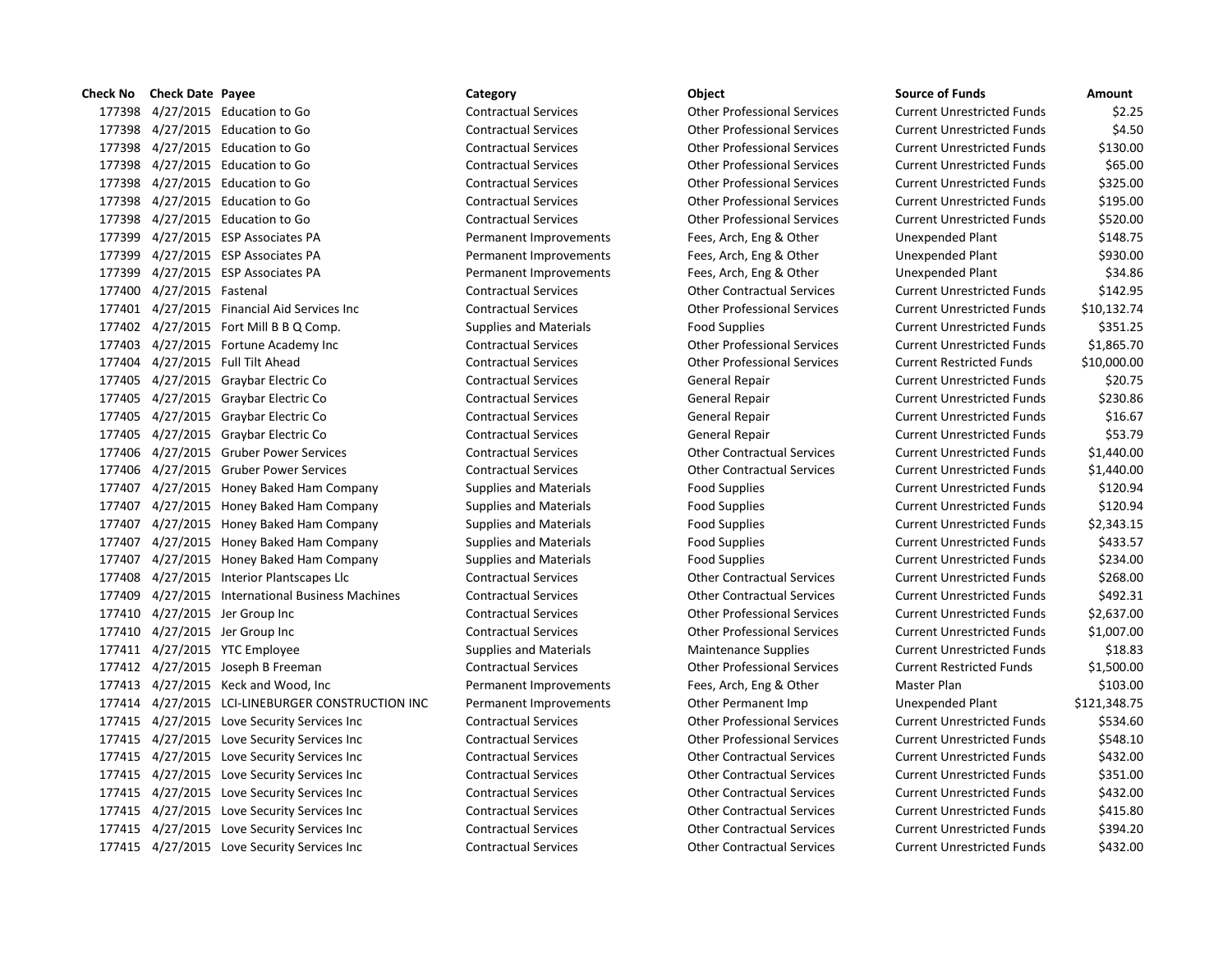# **Check No Check Date Payee Category Category Category Category Object** 177416 4/27/2015 Lowes Home Centers Contractual Services General Repair 177417 4/27/2015 McAlister's Deli Supplies and Materials Food Supplies Current Punch Intervent Unrestricted Fund 177418 4/27/2015 Melanie Rowe Catering Supplies and Materials Food Supplies Food Supplies 177418 4/27/2015 Melanie Rowe Catering Supplies and Materials Food Supplies Current Unrestricted Funds Analysis 177418 4/27/2015 Melanie Rowe Catering Supplies and Materials Food Supplies Food Supplies 177419 4/27/2015 Merus Refreshment Services Inc Supplies and Materials Food Supplies 177420 4/27/2015 Mid-Carolina Ahec, Inc. Contractual Services Other Professional Services 177420 4/27/2015 Mid-Carolina Ahec, Inc. Contractual Services Current Unrestricted Funds & Current Unrestricted Funds \$52.000 Mid-Carolina Ahec, Inc. 177420 4/27/2015 Mid-Carolina Ahec, Inc. Contractual Services Current Current Current Current Current Current Current Current Current Current Other Professional Services 177420 4/27/2015 Mid-Carolina Ahec, Inc. Contractual Services Other Professional Services 177421 4/27/2015 Porter Paints Contractual Services General Repair 177422 4/27/2015 Quality Cleaning Janitorial Service Contractual Services Contractual Services Current Professional Services 177422 4/27/2015 Quality Cleaning Janitorial Service Contractual Services Contractual Services Current Professional Services 177423 4/27/2015 Radon Medical Imaging Corp, LLC Contractual Services General Repair 177424 4/27/2015 Rci of Sc Inc **Permanent Improvements** Fees, Arch, Eng & Other Fees, Arch, Eng & Other 177424 4/27/2015 Rci of Sc Inc **Permanent Improvements** Fees, Arch, Eng & Other Fees, Arch, Eng & Other 177425 4/27/2015 ReadSpeaker, LLC Contractual Services Contractual Services Current Restrictes Current Restrictes 177425 4/27/2015 ReadSpeaker, LLC Contractual Services Other Professional Services Current Restricted Funds \$3,500.00 177425 4/27/2015 ReadSpeaker, LLC Contractual Services Other Professional Services Current Restricted Funds \$700.00 177426 4/27/2015 Record Storage Systems Contractual Services Data Processing Serv 177427 4/27/2015 Saf Technologies Inc Contractual Services Other Professional Services 177427 4/27/2015 Saf Technologies Inc Contractual Services Other Professional Services 177428 4/27/2015 Simplex Grinnell Lp Contractual Services Other Professional Services 177429 4/27/2015 Katherine R. Simpson Contractual Services Other Professional Services 177430 4/27/2015 Snipes Supplies Supplies and Materials Janitorial Supplies 177431 4/27/2015 Software House International Corp Contractual Services Contractual Services Current Unrestricted Funds & 1,77431 4/27/2015 Software House International Corp 177432 4/27/2015 Staffmark Contractual Services Other Contractual Services Current Unrestricted Funds & 1,834.000 177432 4/27/2015 Staffmark Contractual Services Contractual Services Current Current Unrestricted Funds & 1,834 177432 4/27/2015 Staffmark Contractual Services Contractual Services Current Professional Services 177432 4/27/2015 Staffmark Contractual Services Contractual Services Current Unrestricted Funds & 207.2015 Staffmark 177432 4/27/2015 Staffmark Contractual Services Contractual Services Current Other Professional Services 177432 4/27/2015 Staffmark Contractual Services Contractual Services Current Other Professional Services 177433 4/27/2015 Stericycle Inc Contractual Services Contractual Services Current Professional Services 177433 4/27/2015 Stericycle Inc Contractual Services Contractual Services Current Professional Services 177433 4/27/2015 Stericycle Inc Contractual Services Other Professional Services 177433 4/27/2015 Stericycle Inc Contractual Services Contractual Services Current Professional Services 177433 4/27/2015 Stericycle Inc Contractual Services Current Current Other Professional Services 177433 4/27/2015 Stericycle Inc Contractual Services Other Professional Services 177434 4/27/2015 Strategic Resource Connection Contractual Services Other Professional Services Current Unrestricted Funds \$2,000.00 177435 4/27/2015 U Save Auto Rental Travel Travel Travel Travel 177435 4/27/2015 U Save Auto Rental Travel Travel Travel Travel 177435 4/27/2015 U Save Auto Rental Travel Travel Travel Current University Pravel

| <b>Source of Funds</b>            | Amount     |
|-----------------------------------|------------|
| <b>Current Unrestricted Funds</b> | \$184.55   |
| <b>Current Unrestricted Funds</b> | \$211.10   |
| <b>Current Unrestricted Funds</b> | \$902.50   |
| <b>Current Unrestricted Funds</b> | \$1,284.75 |
| <b>Current Unrestricted Funds</b> | \$667.50   |
| <b>Current Unrestricted Funds</b> | \$345.72   |
| <b>Current Unrestricted Funds</b> | \$76.00    |
| <b>Current Unrestricted Funds</b> | \$52.00    |
| <b>Current Unrestricted Funds</b> | \$256.00   |
| <b>Current Unrestricted Funds</b> | \$72.00    |
| <b>Current Unrestricted Funds</b> | \$242.74   |
| <b>Current Unrestricted Funds</b> | \$182.50   |
| <b>Current Unrestricted Funds</b> | \$212.50   |
| <b>Current Unrestricted Funds</b> | \$875.00   |
| <b>Unexpended Plant</b>           | \$1,680.00 |
| <b>Unexpended Plant</b>           | \$369.90   |
| <b>Current Restricted Funds</b>   | \$795.00   |
| <b>Current Restricted Funds</b>   | \$3,500.00 |
| <b>Current Restricted Funds</b>   | \$700.00   |
| <b>Current Unrestricted Funds</b> | \$136.60   |
| <b>Current Unrestricted Funds</b> | \$1,647.87 |
| <b>Current Unrestricted Funds</b> | \$3,385.65 |
| <b>Current Unrestricted Funds</b> | \$970.00   |
| <b>Current Unrestricted Funds</b> | \$2,400.00 |
| <b>Current Unrestricted Funds</b> | \$43.14    |
| <b>Current Unrestricted Funds</b> | \$1,740.00 |
| <b>Current Unrestricted Funds</b> | \$1,834.00 |
| <b>Current Unrestricted Funds</b> | \$1,834.00 |
| <b>Current Unrestricted Funds</b> | \$297.20   |
| <b>Current Unrestricted Funds</b> | \$297.20   |
| <b>Current Unrestricted Funds</b> | \$529.70   |
| <b>Current Unrestricted Funds</b> | \$529.70   |
| <b>Current Unrestricted Funds</b> | \$26.25    |
| <b>Current Unrestricted Funds</b> | \$315.06   |
| <b>Current Unrestricted Funds</b> | \$610.66   |
| <b>Current Unrestricted Funds</b> | \$50.89    |
| <b>Current Unrestricted Funds</b> | \$356.23   |
| <b>Current Unrestricted Funds</b> | \$183.78   |
| <b>Current Unrestricted Funds</b> | \$2,000.00 |
| <b>Current Unrestricted Funds</b> | \$53.50    |
| <b>Current Unrestricted Funds</b> | \$44.34    |
| <b>Current Unrestricted Funds</b> | \$57.60    |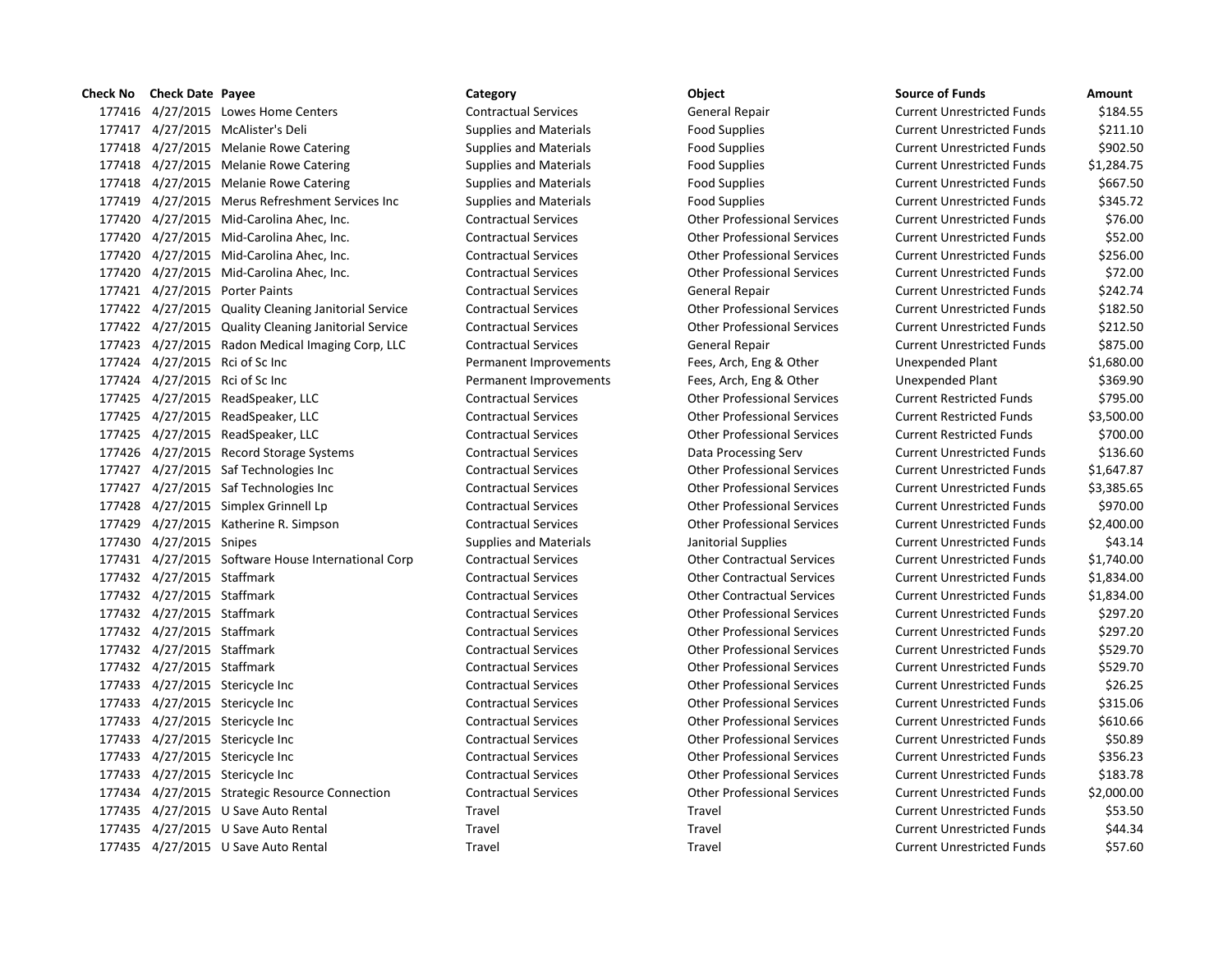| Check No | <b>Check Date Payee</b>     |                                                     | Category                      | Object                             | <b>Source of Funds</b>            | Amount      |
|----------|-----------------------------|-----------------------------------------------------|-------------------------------|------------------------------------|-----------------------------------|-------------|
|          |                             | 177435 4/27/2015 U Save Auto Rental                 | Travel                        | Travel                             | <b>Current Unrestricted Funds</b> | \$40.10     |
|          |                             | 177435 4/27/2015 U Save Auto Rental                 | Travel                        | Travel                             | <b>Current Unrestricted Funds</b> | \$138.55    |
|          |                             | 177435 4/27/2015 U Save Auto Rental                 | Travel                        | Travel                             | <b>Current Unrestricted Funds</b> | \$160.38    |
|          |                             | 177435 4/27/2015 U Save Auto Rental                 | Travel                        | Travel                             | <b>Current Unrestricted Funds</b> | \$56.20     |
|          |                             | 177435 4/27/2015 U Save Auto Rental                 | Travel                        | Travel                             | <b>Current Unrestricted Funds</b> | \$160.38    |
|          |                             | 177435 4/27/2015 U Save Auto Rental                 | Travel                        | Travel                             | <b>Current Unrestricted Funds</b> | \$55.43     |
|          |                             | 177436 4/27/2015 Unifirst Corporation               | <b>Contractual Services</b>   | <b>Other Professional Services</b> | <b>Current Unrestricted Funds</b> | \$74.21     |
|          |                             | 177437 4/27/2015 Waste Management of the Carolinas  | <b>Contractual Services</b>   | Utilities                          | <b>Current Unrestricted Funds</b> | \$171.42    |
|          |                             | 177438 4/27/2015 West Group                         | Equipment                     | Library Books, Maps & Film         | <b>Current Unrestricted Funds</b> | \$521.26    |
| 177439   | 4/27/2015 Youvisit Llc      |                                                     | <b>Contractual Services</b>   | Advertising                        | <b>Current Unrestricted Funds</b> | \$1,526.00  |
| 177439   | 4/27/2015 Youvisit Llc      |                                                     | <b>Contractual Services</b>   | Advertising                        | <b>Current Unrestricted Funds</b> | \$1,526.00  |
| 177439   | 4/27/2015 Youvisit Llc      |                                                     | <b>Contractual Services</b>   | Advertising                        | <b>Current Unrestricted Funds</b> | \$1,526.00  |
|          |                             | 177440 4/27/2015 American Dental Assoc              | <b>Fixed Charges</b>          | Dues & Membership Fees             | <b>Current Unrestricted Funds</b> | \$1,655.00  |
| 177440   |                             | 4/27/2015 American Dental Assoc                     | <b>Fixed Charges</b>          | Dues & Membership Fees             | <b>Current Unrestricted Funds</b> | \$1,655.00  |
|          |                             | 177441 4/27/2015 Business Card                      | <b>Supplies and Materials</b> | <b>Food Supplies</b>               | <b>Current Unrestricted Funds</b> | \$105.02    |
|          |                             | 177441 4/27/2015 Business Card                      | Travel                        | Out of State Lodging               | <b>Current Unrestricted Funds</b> | \$1,305.01  |
|          |                             | 177441 4/27/2015 Business Card                      | <b>Contractual Services</b>   | <b>Other Contractual Services</b>  | <b>Current Unrestricted Funds</b> | \$670.46    |
|          |                             | 177443 4/27/2015 B and H Photo Video                | <b>Supplies and Materials</b> | <b>Other Supplies</b>              | <b>Current Restricted Funds</b>   | (5269.99    |
|          |                             | 177443 4/27/2015 B and H Photo Video                | <b>Supplies and Materials</b> | <b>Other Supplies</b>              | <b>Current Restricted Funds</b>   | \$629.95    |
|          |                             | 177443 4/27/2015 B and H Photo Video                | <b>Supplies and Materials</b> | <b>Other Supplies</b>              | <b>Current Restricted Funds</b>   | \$539.98    |
|          |                             | 177443 4/27/2015 B and H Photo Video                | <b>Supplies and Materials</b> | <b>Other Supplies</b>              | <b>Current Restricted Funds</b>   | \$599.96    |
|          |                             | 177443 4/27/2015 B and H Photo Video                | <b>Supplies and Materials</b> | <b>Other Supplies</b>              | <b>Current Restricted Funds</b>   | \$4,236.00  |
|          |                             | 177443 4/27/2015 B and H Photo Video                | <b>Supplies and Materials</b> | <b>Other Supplies</b>              | <b>Current Restricted Funds</b>   | \$720.00    |
|          |                             | 177443 4/27/2015 B and H Photo Video                | <b>Supplies and Materials</b> | <b>Other Supplies</b>              | <b>Current Restricted Funds</b>   | \$119.60    |
|          |                             | 177443 4/27/2015 B and H Photo Video                | <b>Supplies and Materials</b> | <b>Other Supplies</b>              | <b>Current Restricted Funds</b>   | \$59.80     |
|          |                             | 177444 4/27/2015 McLaughlin Young Employee Services | <b>Contractual Services</b>   | <b>Other Professional Services</b> | <b>Current Unrestricted Funds</b> | \$14,500.00 |
|          | 177445 4/27/2015 Juan Taco  |                                                     | <b>Current Assets</b>         | <b>Prepaid Expenses</b>            | <b>Current Unrestricted Funds</b> | \$200.00    |
| 177446   |                             | 4/28/2015 Centralina Council of Governments         | <b>Fixed Charges</b>          | Dues & Membership Fees             | <b>Current Unrestricted Funds</b> | \$87.50     |
| 177446   |                             | 4/28/2015 Centralina Council of Governments         | <b>Contractual Services</b>   | <b>Other Professional Services</b> | <b>Current Unrestricted Funds</b> | \$87.50     |
|          | 177447 4/28/2015 Panera Llc |                                                     | <b>Supplies and Materials</b> | <b>Food Supplies</b>               | <b>Current Unrestricted Funds</b> | \$194.30    |
| 177449   |                             | 4/28/2015 Classic Graphics, Inc.                    | <b>Current Assets</b>         | <b>Prepaid Expenses</b>            | <b>Current Unrestricted Funds</b> | \$722.00    |
|          |                             | 177450 4/29/2015 Arcpoint Labs                      | <b>Contractual Services</b>   | <b>Other Professional Services</b> | <b>Current Unrestricted Funds</b> | \$40.00     |
|          |                             | 177451 4/29/2015 Canon Solutions America Inc        | <b>Fixed Charges</b>          | Leased To Own Equip                | <b>Current Unrestricted Funds</b> | \$1,237.03  |
|          |                             | 177451 4/29/2015 Canon Solutions America Inc        | <b>Fixed Charges</b>          | Leased To Own Equip                | <b>Current Unrestricted Funds</b> | \$1,110.04  |
|          |                             | 177451 4/29/2015 Canon Solutions America Inc        | <b>Fixed Charges</b>          | Leased To Own Equip                | <b>Current Unrestricted Funds</b> | \$230.00    |
|          |                             | 177451 4/29/2015 Canon Solutions America Inc        | <b>Fixed Charges</b>          | Leased To Own Equip                | <b>Current Unrestricted Funds</b> | \$66.76     |
|          |                             | 177451 4/29/2015 Canon Solutions America Inc        | <b>Fixed Charges</b>          | Leased To Own Equip                | <b>Current Unrestricted Funds</b> | \$1,262.77  |
|          |                             | 177451 4/29/2015 Canon Solutions America Inc        | <b>Fixed Charges</b>          | Leased To Own Equip                | <b>Current Unrestricted Funds</b> | \$1,330.64  |
|          |                             | 177451 4/29/2015 Canon Solutions America Inc        | <b>Fixed Charges</b>          | Leased To Own Equip                | <b>Current Unrestricted Funds</b> | \$55.16     |
|          |                             | 177452 4/29/2015 City of Rock Hill                  | <b>Supplies and Materials</b> | Fuel                               | <b>Current Unrestricted Funds</b> | \$698.42    |
|          |                             | 177452 4/29/2015 City of Rock Hill                  | <b>Supplies and Materials</b> | Fuel                               | <b>Current Unrestricted Funds</b> | \$988.19    |
|          |                             | 177453 4/29/2015 Cox's Rock Hill Inc                | <b>Contractual Services</b>   | <b>Other Professional Services</b> | <b>Current Unrestricted Funds</b> | \$688.50    |

| Object                             |
|------------------------------------|
| Travel                             |
| Travel                             |
| Travel                             |
| Travel                             |
| Travel                             |
| Travel                             |
| <b>Other Professional Services</b> |
| Utilities                          |
| Library Books, Maps & Film         |
| Advertising                        |
| Advertising                        |
| Advertising                        |
| Dues & Membership Fees             |
| Dues & Membership Fees             |
| <b>Food Supplies</b>               |
| Out of State Lodging               |
| <b>Other Contractual Services</b>  |
| <b>Other Supplies</b>              |
| <b>Other Supplies</b>              |
| <b>Other Supplies</b>              |
| <b>Other Supplies</b>              |
| <b>Other Supplies</b>              |
| <b>Other Supplies</b>              |
| <b>Other Supplies</b>              |
| <b>Other Supplies</b>              |
| <b>Other Professional Services</b> |
| <b>Prepaid Expenses</b>            |
| Dues & Membership Fees             |
| <b>Other Professional Services</b> |
| <b>Food Supplies</b>               |
| <b>Prepaid Expenses</b>            |
| <b>Other Professional Services</b> |
| Leased To Own Equip                |
| Leased To Own Equip                |
| Leased To Own Equip                |
| Leased To Own Equip                |
| Leased To Own Equip                |
| Leased To Own Equip                |
| Leased To Own Equip                |
| Fuel                               |
| Fuel                               |
| Other Professional Services        |

| Source of Funds                   | Amount<br>\$40.10    |
|-----------------------------------|----------------------|
| <b>Current Unrestricted Funds</b> |                      |
| Current Unrestricted Funds        | \$138.55<br>\$160.38 |
| Current Unrestricted Funds        |                      |
| <b>Current Unrestricted Funds</b> | \$56.20              |
| <b>Current Unrestricted Funds</b> | \$160.38             |
| Current Unrestricted Funds        | \$55.43              |
| Current Unrestricted Funds        | \$74.21              |
| Current Unrestricted Funds        | \$171.42             |
| Current Unrestricted Funds        | \$521.26             |
| Current Unrestricted Funds        | \$1,526.00           |
| Current Unrestricted Funds        | \$1,526.00           |
| Current Unrestricted Funds        | \$1,526.00           |
| Current Unrestricted Funds        | \$1,655.00           |
| Current Unrestricted Funds        | \$1,655.00           |
| Current Unrestricted Funds        | \$105.02             |
| Current Unrestricted Funds        | \$1,305.01           |
| <b>Current Unrestricted Funds</b> | \$670.46             |
| Current Restricted Funds          | (\$269.99            |
| <b>Current Restricted Funds</b>   | \$629.95             |
| <b>Current Restricted Funds</b>   | \$539.98             |
| <b>Current Restricted Funds</b>   | \$599.96             |
| Current Restricted Funds          | \$4,236.00           |
| Current Restricted Funds          | \$720.00             |
| <b>Current Restricted Funds</b>   | \$119.60             |
| <b>Current Restricted Funds</b>   | \$59.80              |
| Current Unrestricted Funds        | \$14,500.00          |
| Current Unrestricted Funds        | \$200.00             |
| <b>Current Unrestricted Funds</b> | \$87.50              |
| Current Unrestricted Funds        | \$87.50              |
| <b>Current Unrestricted Funds</b> | \$194.30             |
| Current Unrestricted Funds        | \$722.00             |
| Current Unrestricted Funds        | \$40.00              |
| <b>Current Unrestricted Funds</b> | \$1,237.03           |
| <b>Current Unrestricted Funds</b> | \$1,110.04           |
| Current Unrestricted Funds        | \$230.00             |
| <b>Current Unrestricted Funds</b> | \$66.76              |
| <b>Current Unrestricted Funds</b> | \$1,262.77           |
| Current Unrestricted Funds        | \$1,330.64           |
| <b>Current Unrestricted Funds</b> | \$55.16              |
| <b>Current Unrestricted Funds</b> | \$698.42             |
| Current Unrestricted Funds        | \$988.19             |
| Curront Unroctrictod Eunde        | CCOO EN              |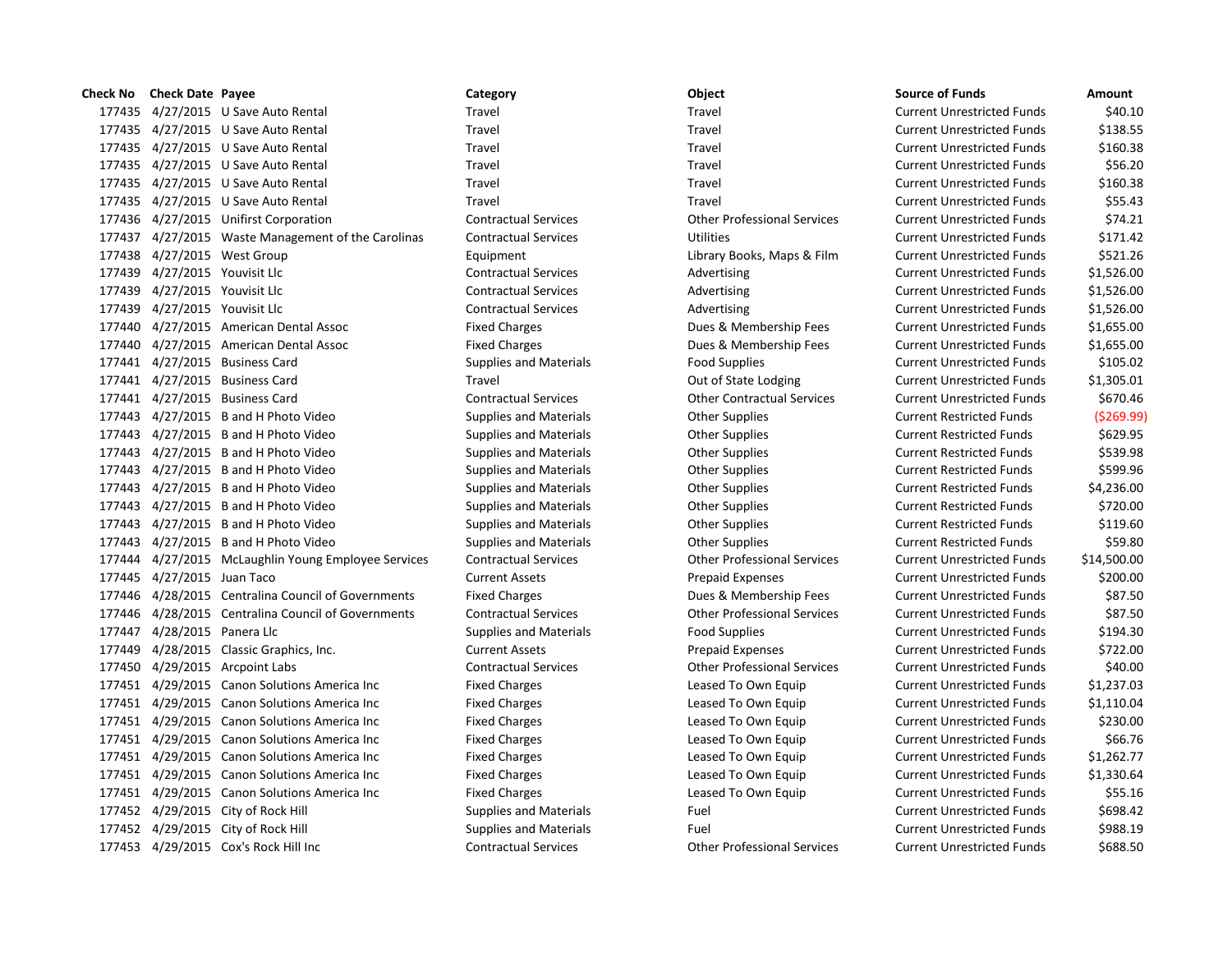# 177454 4/29/2015 Dade Paper and Bag Co Supplies and Materials Janitorial Supplies Current Unrestricted Funds \$746.33 177455 4/29/2015 Ontario Investments, Inc. Fixed Charges Leased To Own Equip Current Unrestricted Funds \$1,730.13 177456 4/29/2015 Software House International Corp Equipment Non Capitalized Equipment Current Unrestricted Funds \$1,830.00 177456 4/29/2015 Software House International Corp Equipment Non Capitalized Equipment Current Unrestricted Funds \$150.00 177456 4/29/2015 Software House International Corp Equipment Non Capitalized Equipment Current Unrestricted Funds \$38.00 177456 4/29/2015 Software House International Corp Equipment Non Capitalized Equipment Current Unrestricted Funds \$37.00 177456 4/29/2015 Software House International Corp Equipment Non Capitalized Equipment Current Unrestricted Funds \$213.00 177456 4/29/2015 Software House International Corp Equipment Non Capitalized Equipment Current Unrestricted Funds \$97.00 177457 4/29/2015 Staffmark Contractual Services Other Contractual Services Current Unrestricted Funds \$1,834.00 177458 4/29/2015 Xerox Corporation **Fixed Charges** Exercise Leased To Own Equip Current Unrestricted Funds \$561.64 177458 4/29/2015 Xerox Corporation The Fixed Charges Leased To Own Equip Current Unrestricted Funds \$881.83 177458 4/29/2015 Xerox Corporation The Fixed Charges Leased To Own Equip Current Unrestricted Funds \$732.70 177459 4/29/2015 Barnes and Noble College Bookstore Current Liabilities A/P CE Students Barnes & Noble Current Unrestricted Funds \$539.94 177459 4/29/2015 Barnes and Noble College Bookstore Current Liabilities A/P CE Students Barnes & Noble Current Unrestricted Funds \$285.50 177460 4/29/2015 Barnes and Noble College Bookstore Current Liabilities A/P College Barnes & Noble Current Unrestricted Funds \$8.00 177460 4/29/2015 Barnes and Noble College Bookstore Current Liabilities A/P College Barnes & Noble Current Unrestricted Funds \$1,943.08 177461 4/29/2015 Barnes and Noble College Bookstore Current Liabilities A/P Student Barnes & Noble Current Unrestricted Funds \$18,470.67 177462 4/29/2015 Herald Publishing Supplies and Materials Other Supplies Current Unrestricted Funds \$205.40 177464 4/29/2015 Reserve Account Supplies and Materials Postage Current Unrestricted Funds \$6,000.00 177465 4/29/2015 S C Council of Deans and Dir of Nur Fixed Charges Dues & Membership Fees Current Unrestricted Funds \$75.00 177466 4/30/2015 Panera Llc Supplies and Materials Food Supplies Food Supplies Current Unrestricted Funds \$71.46 177466 4/30/2015 Panera Llc Supplies and Materials Food Supplies Food Supplies Current Unrestricted Funds \$232.33 177466 4/30/2015 Panera Llc Supplies and Materials Food Supplies Food Supplies Current Unrestricted Funds \$205.93 177466 4/30/2015 Panera Llc Supplies and Materials Food Supplies Food Supplies Current Unrestricted Funds \$80.63 177466 4/30/2015 Panera Llc Supplies and Materials Food Supplies Current Unrestricted Funds \$47.94 177467 4/30/2015 Chester Metropolitan District Contractual Services Utilities Current Unrestricted Funds \$83.78 177467 4/30/2015 Chester Metropolitan District Contractual Services Utilities Current Unrestricted Funds \$1,060.36 177468 4/30/2015 Petty Cash Supplies and Materials Office Supplies Current Unrestricted Funds \$25.00 177468 4/30/2015 Petty Cash Supplies and Materials Food Supplies Food Supplies Current Unrestricted Funds \$44.86 177468 4/30/2015 Petty Cash Supplies and Materials Food Supplies Food Supplies Current Unrestricted Funds \$23.80 177468 4/30/2015 Petty Cash Supplies and Materials Office Supplies Current Unrestricted Funds \$6.41 177468 4/30/2015 Petty Cash Supplies and Materials Education Supplies Current Unrestricted Funds \$48.49 177468 4/30/2015 Petty Cash Supplies and Materials Education Supplies Current Unrestricted Funds \$15.59 177468 4/30/2015 Petty Cash Supplies and Materials Education Supplies Current Restricted Funds \$17.88 E0006324 4/1/2015 YTC Employee Travel Travel Travel Non Deductible Meals Current Unrestricted Funds \$7.00 E0006324 4/1/2015 YTC Employee Travel Travel Travel In State Priv Auto Current Unrestricted Funds \$81.89 E0006325 4/1/2015 YTC Employee Travel Travel Travel Out of State Priv Auto Current Unrestricted Funds \$17.77 E0006326 4/1/2015 YTC Employee Travel Travel Travel In State Priv Auto Current Unrestricted Funds \$87.63 E0006327 4/1/2015 YTC Employee Travel Travel Travel Non Deductible Meals Current Unrestricted Funds \$7.00 E0006328 4/2/2015 YTC Employee Travel Travel Travel Out of State Meals Current Unrestricted Funds \$16.57 E0006329 4/2/2015 YTC Employee Travel Travel Travel Out of State Meals Current Unrestricted Funds \$16.45 E0006330 4/2/2015 YTC Employee Travel Travel Travel In State Meals Current Unrestricted Funds \$34.00

**Check No Check Date Payee Category Object Source of Funds Amount**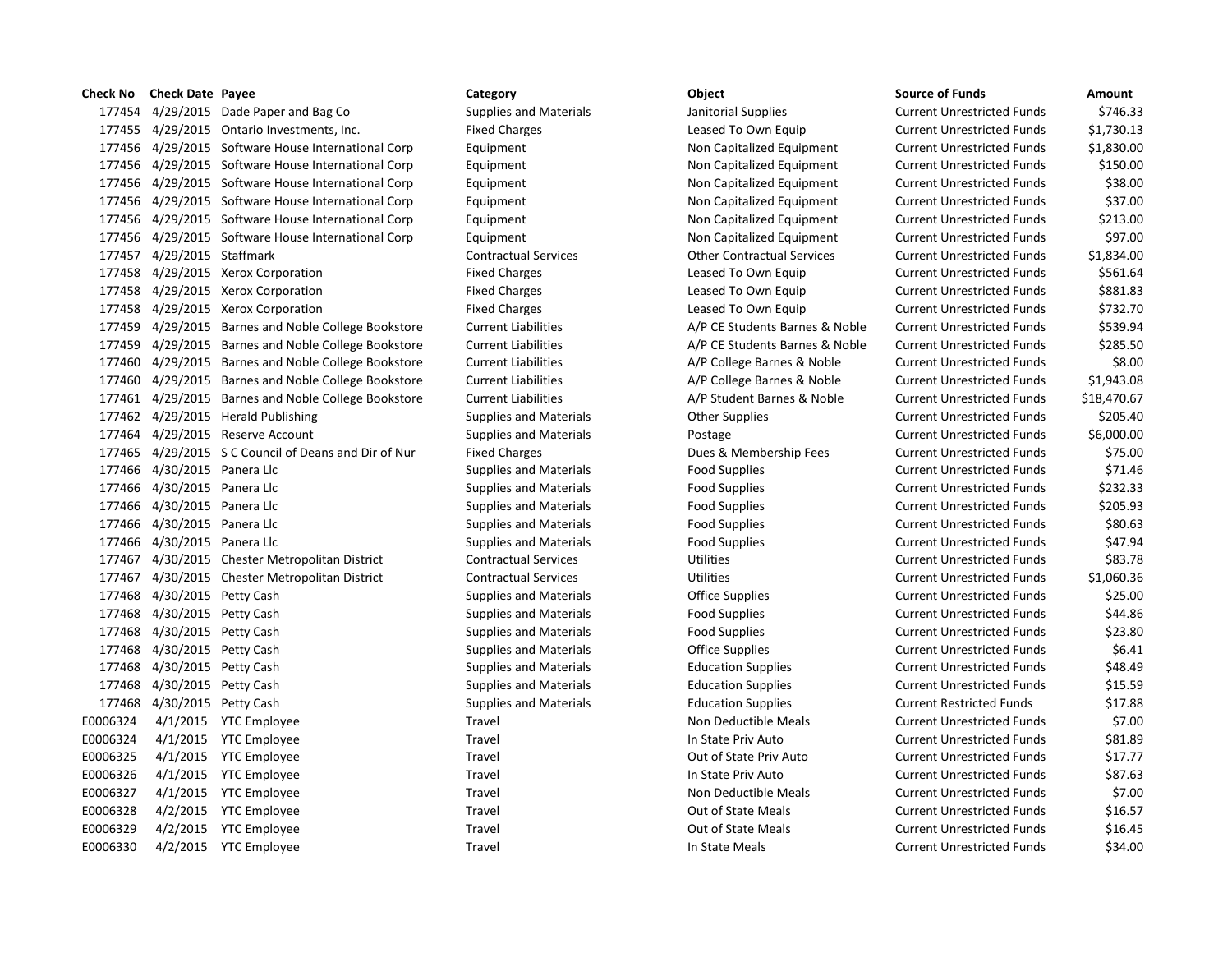| <b>Check No</b> | <b>Check Date Payee</b> |                       | Category             | Object                         | <b>Source of Funds</b>            | Amount   |
|-----------------|-------------------------|-----------------------|----------------------|--------------------------------|-----------------------------------|----------|
| E0006331        |                         | 4/2/2015 YTC Employee | Travel               | <b>Out of State Meals</b>      | <b>Current Restricted Funds</b>   | \$57.00  |
| E0006331        |                         | 4/2/2015 YTC Employee | Travel               | Out of State Air Trans         | <b>Current Restricted Funds</b>   | \$50.00  |
| E0006331        |                         | 4/2/2015 YTC Employee | Travel               | Out of State Other Trans       | <b>Current Restricted Funds</b>   | \$205.90 |
| E0006332        |                         | 4/2/2015 YTC Employee | Travel               | In State Priv Auto             | <b>Current Unrestricted Funds</b> | \$43.13  |
| E0006333        |                         | 4/2/2015 YTC Employee | Travel               | In State Priv Auto             | <b>Current Unrestricted Funds</b> | \$45.60  |
| E0006334        |                         | 4/2/2015 YTC Employee | Travel               | In State Priv Auto             | <b>Current Unrestricted Funds</b> | \$33.18  |
| E0006335        |                         | 4/2/2015 YTC Employee | Travel               | In State Priv Auto             | <b>Current Unrestricted Funds</b> | \$96.60  |
| E0006336        |                         | 4/2/2015 YTC Employee | Travel               | Non Deductible Meals           | <b>Current Unrestricted Funds</b> | \$7.00   |
| E0006336        |                         | 4/2/2015 YTC Employee | Travel               | In State Priv Auto             | <b>Current Unrestricted Funds</b> | \$95.10  |
| E0006337        |                         | 4/2/2015 YTC Employee | Travel               | Out of State Priv Auto         | <b>Current Unrestricted Funds</b> | \$26.39  |
| E0006337        |                         | 4/2/2015 YTC Employee | Travel               | Out of State Meals             | <b>Current Unrestricted Funds</b> | \$9.00   |
| E0006337        |                         | 4/2/2015 YTC Employee | Travel               | Travel                         | <b>Current Restricted Funds</b>   | \$25.00  |
| E0006337        |                         | 4/2/2015 YTC Employee | Travel               | Out of State Meals             | <b>Current Unrestricted Funds</b> | \$128.00 |
| E0006337        |                         | 4/2/2015 YTC Employee | Travel               | Out of State Meals             | <b>Current Unrestricted Funds</b> | \$82.10  |
| E0006337        |                         | 4/2/2015 YTC Employee | Travel               | Out of State Other Trans       | <b>Current Unrestricted Funds</b> | \$20.00  |
| E0006338        |                         | 4/2/2015 YTC Employee | Travel               | Out of State Priv Auto         | <b>Current Unrestricted Funds</b> | \$17.48  |
| E0006339        |                         | 4/2/2015 YTC Employee | Travel               | In State Priv Auto             | <b>Current Unrestricted Funds</b> | \$119.05 |
| E0006340        |                         | 4/2/2015 YTC Employee | Travel               | In State Priv Auto             | <b>Current Unrestricted Funds</b> | \$25.87  |
| E0006341        |                         | 4/2/2015 YTC Employee | Travel               | In State Misc Travel Exp       | <b>Current Unrestricted Funds</b> | \$5.00   |
| E0006341        |                         | 4/2/2015 YTC Employee | Travel               | In State Priv Auto             | <b>Current Unrestricted Funds</b> | \$100.62 |
| E0006341        |                         | 4/2/2015 YTC Employee | Travel               | In State Registration Fee      | <b>Current Unrestricted Funds</b> | \$350.00 |
| E0006342        |                         | 4/2/2015 YTC Employee | Travel               | In State Meals                 | <b>Current Unrestricted Funds</b> | \$31.00  |
| E0006344        |                         | 4/2/2015 YTC Employee | Travel               | Out of State Priv Auto         | <b>Current Unrestricted Funds</b> | \$177.10 |
| E0006344        |                         | 4/2/2015 YTC Employee | Travel               | <b>Out of State Meals</b>      | <b>Current Unrestricted Funds</b> | \$21.00  |
| E0006345        |                         | 4/2/2015 YTC Employee | <b>Fixed Charges</b> | Dues & Membership Fees         | <b>Current Unrestricted Funds</b> | \$75.00  |
| E0006346        |                         | 4/2/2015 YTC Employee | Travel               | In State Priv Auto             | <b>Current Unrestricted Funds</b> | \$63.65  |
| E0006347        |                         | 4/2/2015 YTC Employee | Travel               | In State Priv Auto             | <b>Current Unrestricted Funds</b> | \$758.99 |
| E0006348        |                         | 4/2/2015 YTC Employee | Travel               | In State Priv Auto             | <b>Current Unrestricted Funds</b> | \$54.34  |
| E0006349        |                         | 4/2/2015 YTC Employee | Travel               | Out of State Other Trans       | <b>Current Unrestricted Funds</b> | \$19.00  |
| E0006349        |                         | 4/2/2015 YTC Employee | Travel               | <b>Out of State Meals</b>      | <b>Current Unrestricted Funds</b> | \$97.61  |
| E0006349        |                         | 4/2/2015 YTC Employee | Travel               | Out of State Registration Fees | <b>Current Unrestricted Funds</b> | \$600.00 |
| E0006349        |                         | 4/2/2015 YTC Employee | Travel               | Out of State Priv Auto         | <b>Current Unrestricted Funds</b> | \$30.24  |
| E0006349        |                         | 4/2/2015 YTC Employee | Travel               | Out of State Air Trans         | <b>Current Unrestricted Funds</b> | \$230.98 |
| E0006349        |                         | 4/2/2015 YTC Employee | Travel               | Out of State Lodging           | <b>Current Unrestricted Funds</b> | \$911.00 |
| E0006350        |                         | 4/2/2015 YTC Employee | Travel               | In State Priv Auto             | <b>Current Unrestricted Funds</b> | \$84.56  |
| E0006351        |                         | 4/2/2015 YTC Employee | Travel               | <b>Out of State Meals</b>      | <b>Current Unrestricted Funds</b> | \$25.00  |
| E0006351        |                         | 4/2/2015 YTC Employee | Travel               | Out of State Priv Auto         | <b>Current Unrestricted Funds</b> | \$128.80 |
| E0006352        |                         | 4/2/2015 YTC Employee | Travel               | Out of State Air Trans         | <b>Current Unrestricted Funds</b> | \$426.70 |
| E0006352        |                         | 4/2/2015 YTC Employee | Travel               | Out of State Lodging           | <b>Current Unrestricted Funds</b> | \$498.42 |
| E0006352        |                         | 4/2/2015 YTC Employee | Travel               | Out of State Meals             | <b>Current Unrestricted Funds</b> | \$81.67  |
| E0006352        |                         | 4/2/2015 YTC Employee | Travel               | Out of State Other Trans       | <b>Current Unrestricted Funds</b> | \$82.29  |
| E0006352        |                         | 4/2/2015 YTC Employee | Travel               | Out of State Registration Fees | <b>Current Unrestricted Funds</b> | \$152.00 |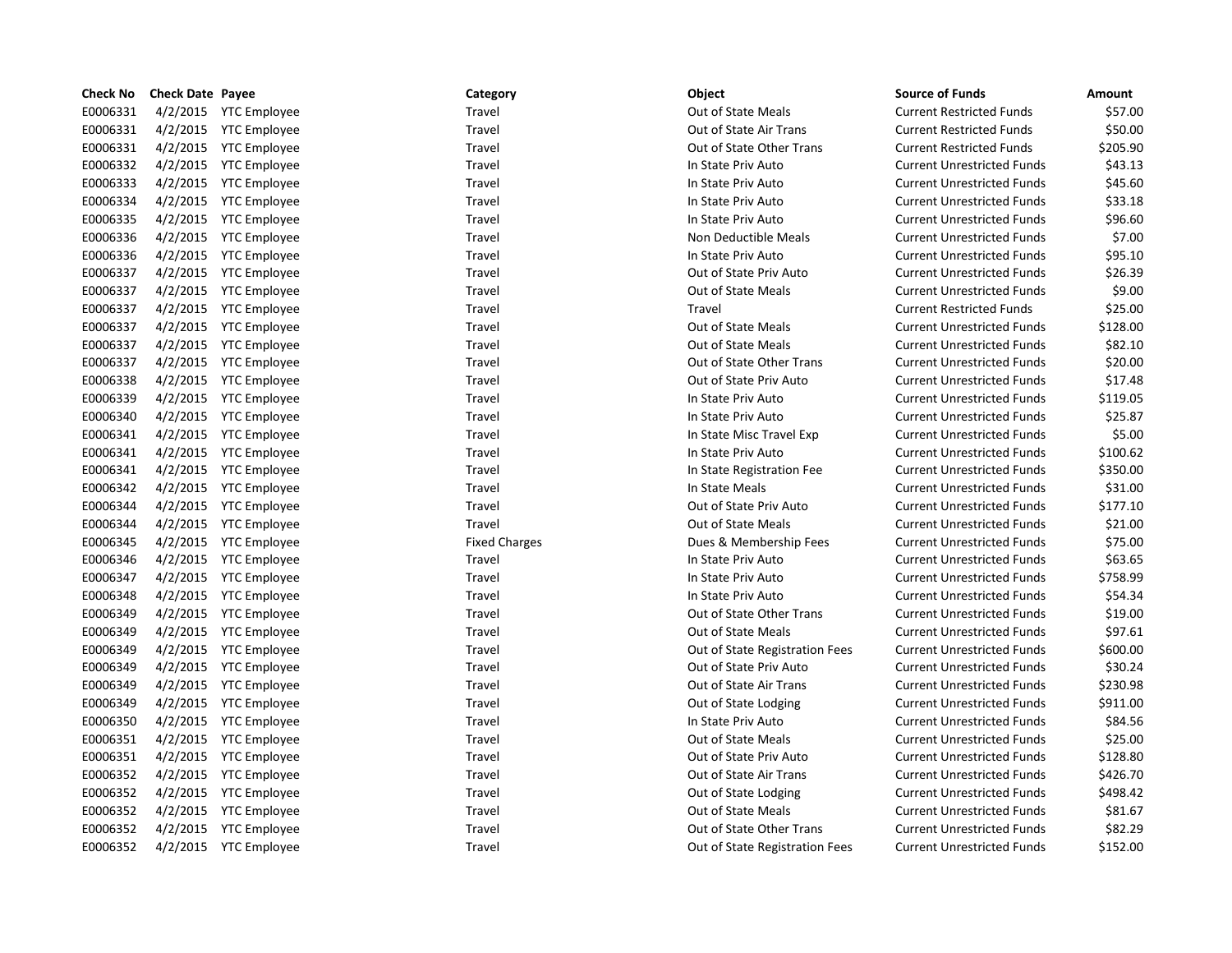| <b>Check No</b> | <b>Check Date Payee</b> |                               | Category | <b>Object</b>                  | <b>Source of Funds</b>            | Amount   |
|-----------------|-------------------------|-------------------------------|----------|--------------------------------|-----------------------------------|----------|
| E0006353        |                         | 4/6/2015 YTC Employee         | Travel   | In State Priv Auto             | <b>Current Unrestricted Funds</b> | \$48.32  |
| E0006353        |                         | 4/6/2015 YTC Employee         | Travel   | In State Priv Auto             | <b>Current Unrestricted Funds</b> | \$12.08  |
| E0006354        |                         | 4/9/2015 YTC Employee         | Travel   | In State Priv Auto             | <b>Current Restricted Funds</b>   | \$76.74  |
| E0006355        |                         | 4/9/2015 YTC Employee         | Travel   | In State Meals                 | <b>Current Unrestricted Funds</b> | \$75.00  |
| E0006356        |                         | 4/9/2015 YTC Employee         | Travel   | <b>Out of State Meals</b>      | <b>Current Unrestricted Funds</b> | \$82.00  |
| E0006356        |                         | 4/9/2015 YTC Employee         | Travel   | Out of State Priv Auto         | <b>Current Unrestricted Funds</b> | \$266.23 |
| E0006356        |                         | 4/9/2015 YTC Employee         | Travel   | Out of State Registration Fees | <b>Current Unrestricted Funds</b> | \$225.00 |
| E0006356        |                         | 4/9/2015 YTC Employee         | Travel   | Out of State Lodging           | <b>Current Unrestricted Funds</b> | \$446.88 |
| E0006357        |                         | 4/9/2015 YTC Employee         | Travel   | Out of State Meals             | <b>Current Unrestricted Funds</b> | \$18.00  |
| E0006358        |                         | 4/9/2015 YTC Employee         | Travel   | Out of State Priv Auto         | <b>Current Unrestricted Funds</b> | \$83.94  |
| E0006359        |                         | 4/9/2015 YTC Employee         | Travel   | In State Priv Auto             | <b>Current Unrestricted Funds</b> | \$95.10  |
| E0006360        |                         | 4/9/2015 YTC Employee         | Travel   | In State Priv Auto             | <b>Current Unrestricted Funds</b> | \$85.33  |
| E0006361        |                         | 4/9/2015 YTC Employee         | Travel   | In State Priv Auto             | <b>Current Unrestricted Funds</b> | \$46.05  |
| E0006362        |                         | 4/14/2015 YTC Employee        | Travel   | In State Lodging               | <b>Current Unrestricted Funds</b> | \$100.00 |
| E0006363        |                         | 4/14/2015 YTC Employee        | Travel   | In State Priv Auto             | <b>Current Unrestricted Funds</b> | \$39.88  |
| E0006364        |                         | 4/23/2015 YTC Employee        | Travel   | Out of State Misc Travel       | <b>Current Restricted Funds</b>   | \$25.00  |
| E0006364        |                         | 4/23/2015 YTC Employee        | Travel   | Out of State Meals             | <b>Current Restricted Funds</b>   | \$130.00 |
| E0006364        |                         | 4/23/2015 YTC Employee        | Travel   | Out of State Other Trans       | <b>Current Restricted Funds</b>   | \$50.00  |
| E0006364        |                         | 4/23/2015 YTC Employee        | Travel   | Out of State Lodging           | <b>Current Restricted Funds</b>   | \$944.90 |
| E0006364        |                         | 4/23/2015 YTC Employee        | Travel   | Out of State Air Trans         | <b>Current Restricted Funds</b>   | \$164.70 |
| E0006364        |                         | 4/23/2015 YTC Employee        | Travel   | Out of State Priv Auto         | <b>Current Restricted Funds</b>   | \$52.76  |
| E0006364        |                         | 4/23/2015 YTC Employee        | Travel   | Out of State Registration Fees | <b>Current Restricted Funds</b>   | \$600.00 |
| E0006365        |                         | 4/23/2015 YTC Employee        | Travel   | In State Priv Auto             | <b>Current Unrestricted Funds</b> | \$40.44  |
| E0006366        |                         | 4/23/2015 YTC Employee        | Travel   | In State Meals                 | <b>Current Unrestricted Funds</b> | \$32.00  |
| E0006367        |                         | 4/23/2015 YTC Employee        | Travel   | In State Priv Auto             | <b>Current Unrestricted Funds</b> | \$24.64  |
| E0006368        |                         | 4/23/2015 George E. Maxie, JR | Travel   | <b>Out of State Meals</b>      | <b>Current Unrestricted Funds</b> | \$15.27  |
| E0006369        |                         | 4/23/2015 YTC Employee        | Travel   | In State Priv Auto             | <b>Current Unrestricted Funds</b> | \$133.40 |
| E0006369        |                         | 4/23/2015 YTC Employee        | Travel   | In State Meals                 | <b>Current Unrestricted Funds</b> | \$31.00  |
| E0006370        |                         | 4/23/2015 YTC Employee        | Travel   | In State Priv Auto             | <b>Current Unrestricted Funds</b> | \$33.02  |
| E0006371        |                         | 4/23/2015 YTC Employee        | Travel   | In State Priv Auto             | <b>Current Unrestricted Funds</b> | \$277.16 |
| E0006371        |                         | 4/23/2015 YTC Employee        | Travel   | In State Meals                 | <b>Current Unrestricted Funds</b> | \$7.00   |
| E0006372        |                         | 4/23/2015 YTC Employee        | Travel   | In State Priv Auto             | <b>Current Unrestricted Funds</b> | \$83.91  |
| E0006373        |                         | 4/23/2015 YTC Employee        | Travel   | Out of State Meals             | <b>Current Unrestricted Funds</b> | \$96.00  |
| E0006374        |                         | 4/23/2015 YTC Employee        | Travel   | Out of State Other Trans       | <b>Current Unrestricted Funds</b> | \$59.85  |
| E0006374        |                         | 4/23/2015 YTC Employee        | Travel   | Out of State Meals             | <b>Current Unrestricted Funds</b> | \$130.00 |
| E0006375        |                         | 4/23/2015 YTC Employee        | Travel   | Out of State Priv Auto         | <b>Current Unrestricted Funds</b> | \$19.21  |
| E0006376        |                         | 4/23/2015 YTC Employee        | Travel   | Out of State Meals             | <b>Current Unrestricted Funds</b> | \$34.00  |
| E0006376        |                         | 4/23/2015 YTC Employee        | Travel   | Out of State Priv Auto         | <b>Current Unrestricted Funds</b> | \$240.36 |
| E0006377        |                         | 4/23/2015 YTC Employee        | Travel   | In State Meals                 | <b>Current Unrestricted Funds</b> | \$50.00  |
| E0006378        |                         | 4/23/2015 YTC Employee        | Travel   | In State Priv Auto             | <b>Current Unrestricted Funds</b> | \$300.46 |
| E0006379        |                         | 4/23/2015 YTC Employee        | Travel   | In State Priv Auto             | <b>Current Unrestricted Funds</b> | \$204.47 |
| E0006380        |                         | 4/23/2015 YTC Employee        | Travel   | Out of State Registration Fees | <b>Current Restricted Funds</b>   | \$600.00 |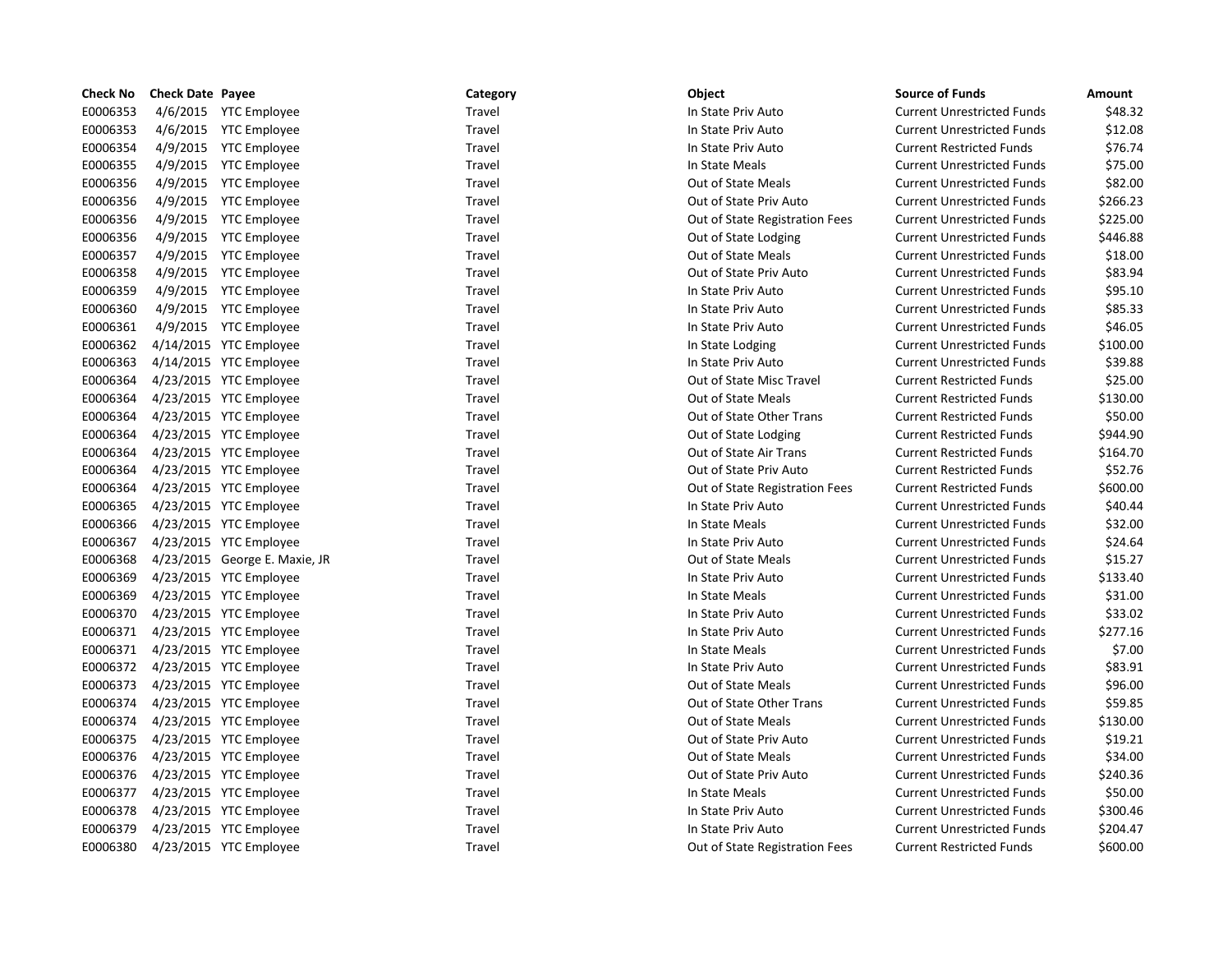| <b>Check No</b> | <b>Check Date Payee</b> |                        | Category                    | Object                               | <b>Source of Funds</b>            | Amount   |
|-----------------|-------------------------|------------------------|-----------------------------|--------------------------------------|-----------------------------------|----------|
| E0006380        |                         | 4/23/2015 YTC Employee | Travel                      | Out of State Air Trans               | <b>Current Restricted Funds</b>   | \$355.20 |
| E0006380        |                         | 4/23/2015 YTC Employee | Travel                      | Out of State Other Trans             | <b>Current Restricted Funds</b>   | \$20.00  |
| E0006380        |                         | 4/23/2015 YTC Employee | Travel                      | Out of State Meals                   | <b>Current Restricted Funds</b>   | \$128.00 |
| E0006381        |                         | 4/23/2015 YTC Employee | Travel                      | Out of State Meals                   | <b>Current Restricted Funds</b>   | \$128.00 |
| E0006381        |                         | 4/23/2015 YTC Employee | Travel                      | Out of State Other Trans             | <b>Current Restricted Funds</b>   | \$33.70  |
| E0006381        |                         | 4/23/2015 YTC Employee | Travel                      | Out of State Air Trans               | <b>Current Restricted Funds</b>   | \$355.20 |
| E0006381        |                         | 4/23/2015 YTC Employee | Travel                      | Out of State Priv Auto               | <b>Current Restricted Funds</b>   | \$33.34  |
| E0006381        |                         | 4/23/2015 YTC Employee | Travel                      | Out of State Registration Fees       | <b>Current Restricted Funds</b>   | \$600.00 |
| E0006381        |                         | 4/23/2015 YTC Employee | Travel                      | Out of State Misc Travel             | <b>Current Restricted Funds</b>   | \$25.00  |
| E0006382        |                         | 4/24/2015 YTC Employee | Travel                      | <b>Out of State Meals</b>            | <b>Current Unrestricted Funds</b> | \$98.00  |
| E0006382        |                         | 4/24/2015 YTC Employee | Travel                      | Out of State Priv Auto               | <b>Current Unrestricted Funds</b> | \$327.76 |
| E0006383        |                         | 4/24/2015 YTC Employee | Travel                      | In State Priv Auto                   | <b>Current Unrestricted Funds</b> | \$523.94 |
| E0006384        |                         | 4/24/2015 YTC Employee | Travel                      | Out of State Priv Auto               | <b>Current Unrestricted Funds</b> | \$66.02  |
| E0006384        |                         | 4/24/2015 YTC Employee | Travel                      | In State Priv Auto                   | <b>Current Unrestricted Funds</b> | \$83.49  |
| E0006385        |                         | 4/24/2015 YTC Employee | Travel                      | In State Priv Auto                   | <b>Current Unrestricted Funds</b> | \$24.15  |
| E0006386        |                         | 4/27/2015 YTC Employee | Travel                      | Out of State Priv Auto               | <b>Current Unrestricted Funds</b> | \$154.11 |
| E0006386        |                         | 4/27/2015 YTC Employee | Travel                      | In State Priv Auto                   | <b>Current Unrestricted Funds</b> | \$35.65  |
| E0006387        |                         | 4/27/2015 YTC Employee | Travel                      | In State Priv Auto                   | <b>Current Unrestricted Funds</b> | \$33.18  |
| E0006388        |                         | 4/27/2015 YTC Employee | <b>Contractual Services</b> | <b>Education &amp; Training Serv</b> | <b>Current Unrestricted Funds</b> | \$745.00 |
| E0006389        |                         | 4/27/2015 YTC Employee | Travel                      | Out of State Meals                   | <b>Current Unrestricted Funds</b> | \$87.00  |
| E0006389        |                         | 4/27/2015 YTC Employee | Travel                      | Out of State Other Trans             | <b>Current Unrestricted Funds</b> | \$38.00  |
| E0006390        |                         | 4/27/2015 YTC Employee | Travel                      | Out of State Meals                   | <b>Current Unrestricted Funds</b> | \$34.00  |
| E0006391        |                         | 4/27/2015 YTC Employee | Travel                      | In State Priv Auto                   | <b>Current Unrestricted Funds</b> | \$97.75  |
| E0006392        |                         | 4/27/2015 YTC Employee | Travel                      | In State Priv Auto                   | <b>Current Unrestricted Funds</b> | \$25.42  |
| E0006392        |                         | 4/27/2015 YTC Employee | Travel                      | In State Priv Auto                   | <b>Current Unrestricted Funds</b> | \$13.00  |
| E0006393        |                         | 4/27/2015 YTC Employee | Travel                      | In State Priv Auto                   | <b>Current Unrestricted Funds</b> | \$48.32  |
| E0006394        |                         | 4/28/2015 YTC Employee | Travel                      | In State Meals                       | <b>Current Unrestricted Funds</b> | \$12.00  |
| E0006395        |                         | 4/28/2015 YTC Employee | Travel                      | In State Priv Auto                   | <b>Current Unrestricted Funds</b> | \$6.90   |
| E0006396        |                         | 4/28/2015 YTC Employee | Travel                      | In State Meals                       | <b>Current Unrestricted Funds</b> | \$12.00  |
| E0006397        |                         | 4/28/2015 YTC Employee | Travel                      | Out of State Lodging                 | <b>Current Unrestricted Funds</b> | \$342.99 |
| E0006397        |                         | 4/28/2015 YTC Employee | Travel                      | Out of State Priv Auto               | <b>Current Unrestricted Funds</b> | \$181.70 |
| E0006397        |                         | 4/28/2015 YTC Employee | Travel                      | <b>Out of State Meals</b>            | <b>Current Unrestricted Funds</b> | \$75.00  |
| E0006398        |                         | 4/28/2015 YTC Employee | Travel                      | <b>Out of State Meals</b>            | <b>Current Unrestricted Funds</b> | \$105.00 |
| E0006399        |                         | 4/28/2015 YTC Employee | Travel                      | In State Priv Auto                   | <b>Current Unrestricted Funds</b> | \$6.90   |
| E0006400        |                         | 4/28/2015 YTC Employee | Travel                      | In State Meals                       | <b>Current Unrestricted Funds</b> | \$12.00  |
| E0006401        |                         | 4/28/2015 YTC Employee | Travel                      | Out of State Priv Auto               | <b>Current Unrestricted Funds</b> | \$28.74  |
| E0006401        |                         | 4/28/2015 YTC Employee | Travel                      | <b>Out of State Meals</b>            | <b>Current Unrestricted Funds</b> | \$73.00  |
| E0006402        |                         | 4/28/2015 YTC Employee | Travel                      | In State Priv Auto                   | <b>Current Unrestricted Funds</b> | \$80.50  |
| E0006403        |                         | 4/28/2015 YTC Employee | Travel                      | In State Priv Auto                   | <b>Current Unrestricted Funds</b> | \$19.55  |
| E0006404        |                         | 4/28/2015 YTC Employee | Travel                      | In State Priv Auto                   | <b>Current Unrestricted Funds</b> | \$264.50 |
| E0006404        |                         | 4/28/2015 YTC Employee | Travel                      | In State Lodging                     | <b>Current Unrestricted Funds</b> | \$109.67 |
| E0006405        |                         | 4/30/2015 YTC Employee | Travel                      | In State Lodging                     | <b>Current Unrestricted Funds</b> | \$90.29  |